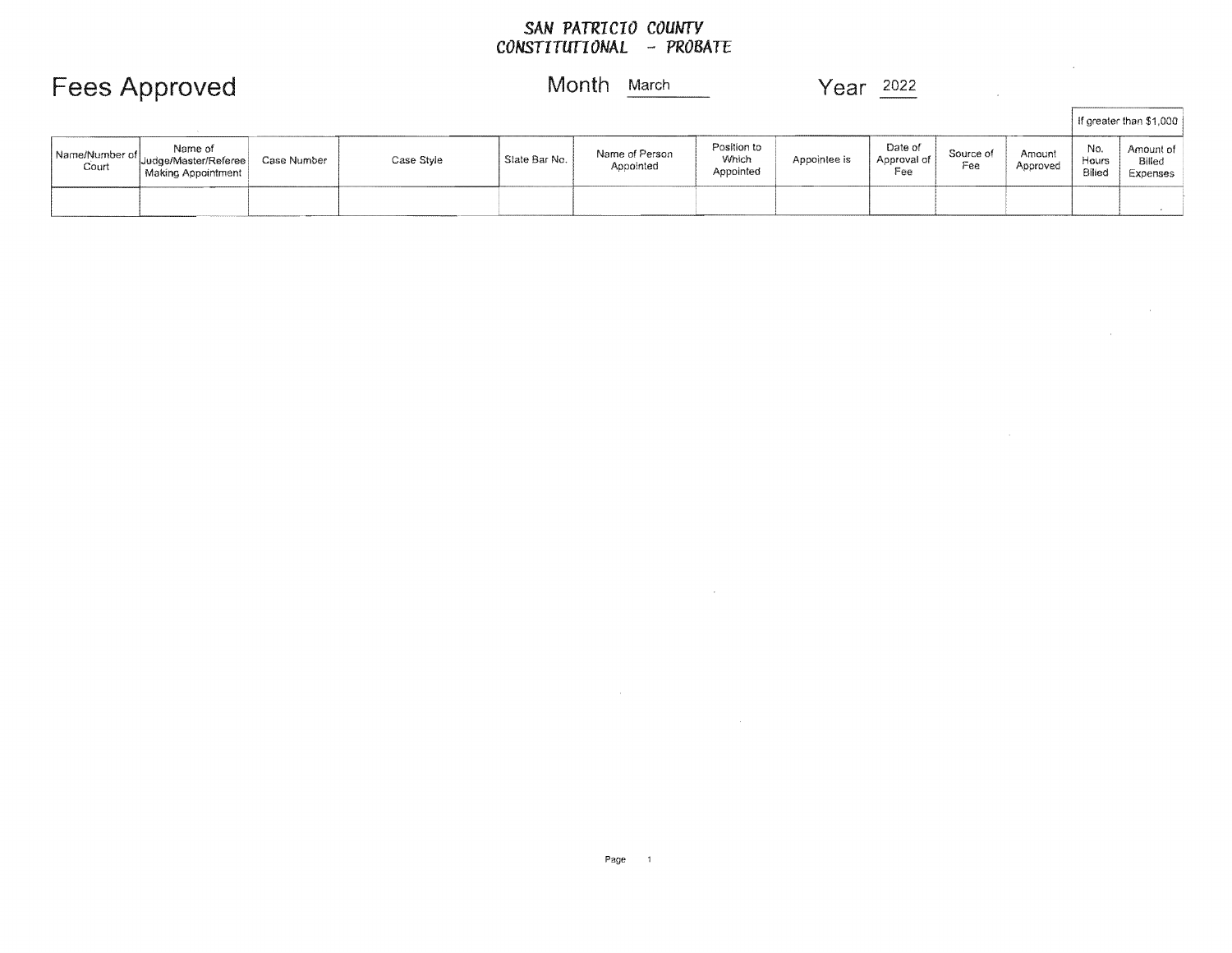#### *SAN PATRICIO COUNTY CONSTITUTIONAL* **-** *PROBATE*

### Appointments Approved Month March Year <sup>2022</sup>

 $\bar{\mathcal{A}}$ 

 $\bar{z}$ 

| Name/Number of<br>Court | Name of<br>Judge/Master/Referee<br>Making Appointment | Case Number | Case Style | State Bar No. | Name of Person<br>Appointed | Position to Which<br>Appointed | Appointee is | Date of<br>Appointment |
|-------------------------|-------------------------------------------------------|-------------|------------|---------------|-----------------------------|--------------------------------|--------------|------------------------|
|                         |                                                       |             |            |               |                             |                                |              |                        |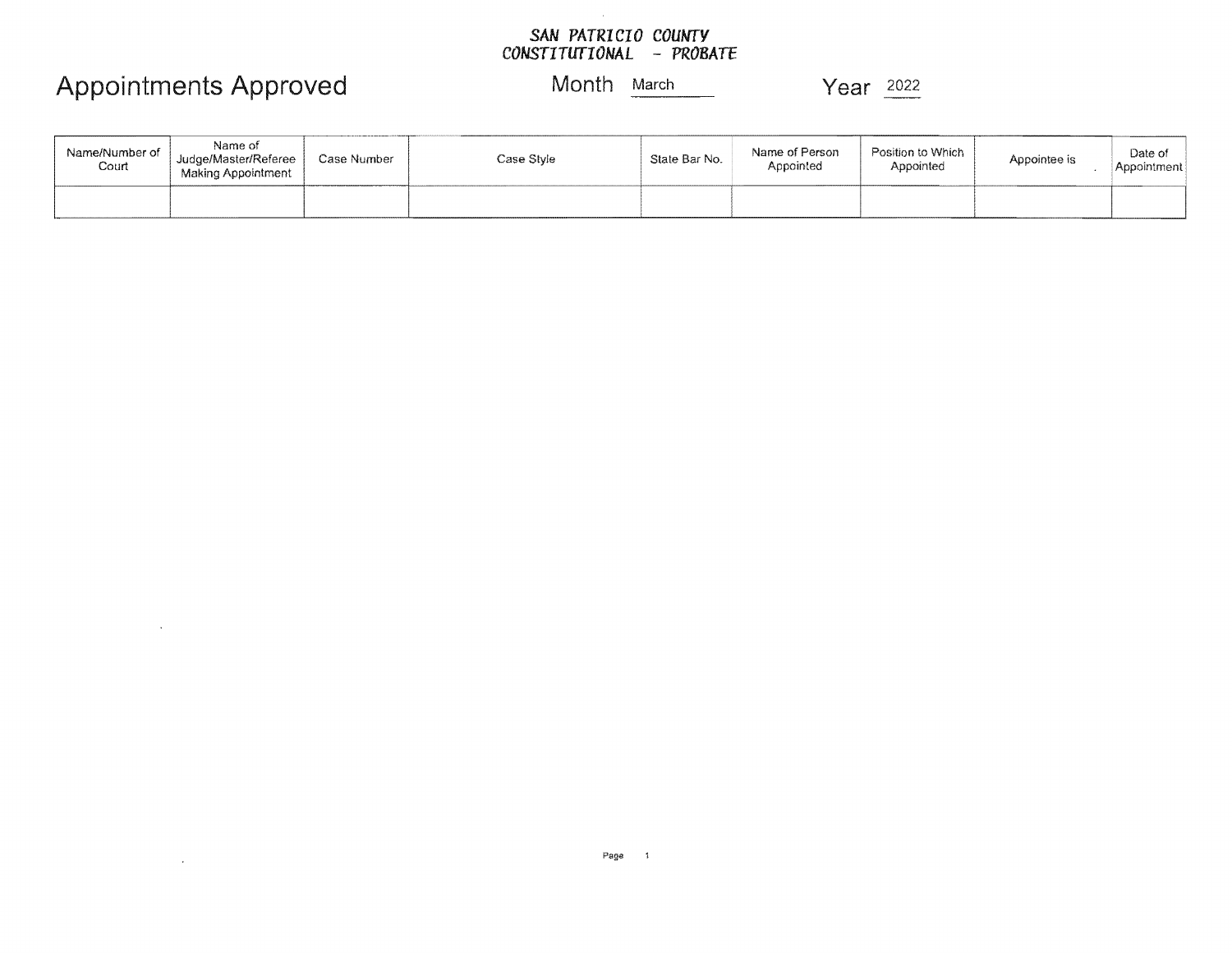## *SAN* PATRICIO *COUNTY CONSTITUTIONAL* - CRIMINAL

Fees Approved Month March Year 2022

 $\sim$ 

|                           |                                                       |             |            |               |                             |                                   |              |                               |                  |                    |                        | If greater than \$1,000         |
|---------------------------|-------------------------------------------------------|-------------|------------|---------------|-----------------------------|-----------------------------------|--------------|-------------------------------|------------------|--------------------|------------------------|---------------------------------|
| Name/Number of  <br>Court | Name of<br>Judge/Master/Referee<br>Making Appointment | Case Number | Case Style | State Bar No. | Name of Person<br>Appointed | Position to<br>Which<br>Appointed | Appointee is | Date of<br>Approval of<br>Fee | Source of<br>Fee | Amount<br>Approved | No.<br>Hours<br>Billed | Amount of<br>Billed<br>Expenses |
|                           |                                                       |             |            |               |                             |                                   |              |                               |                  |                    |                        |                                 |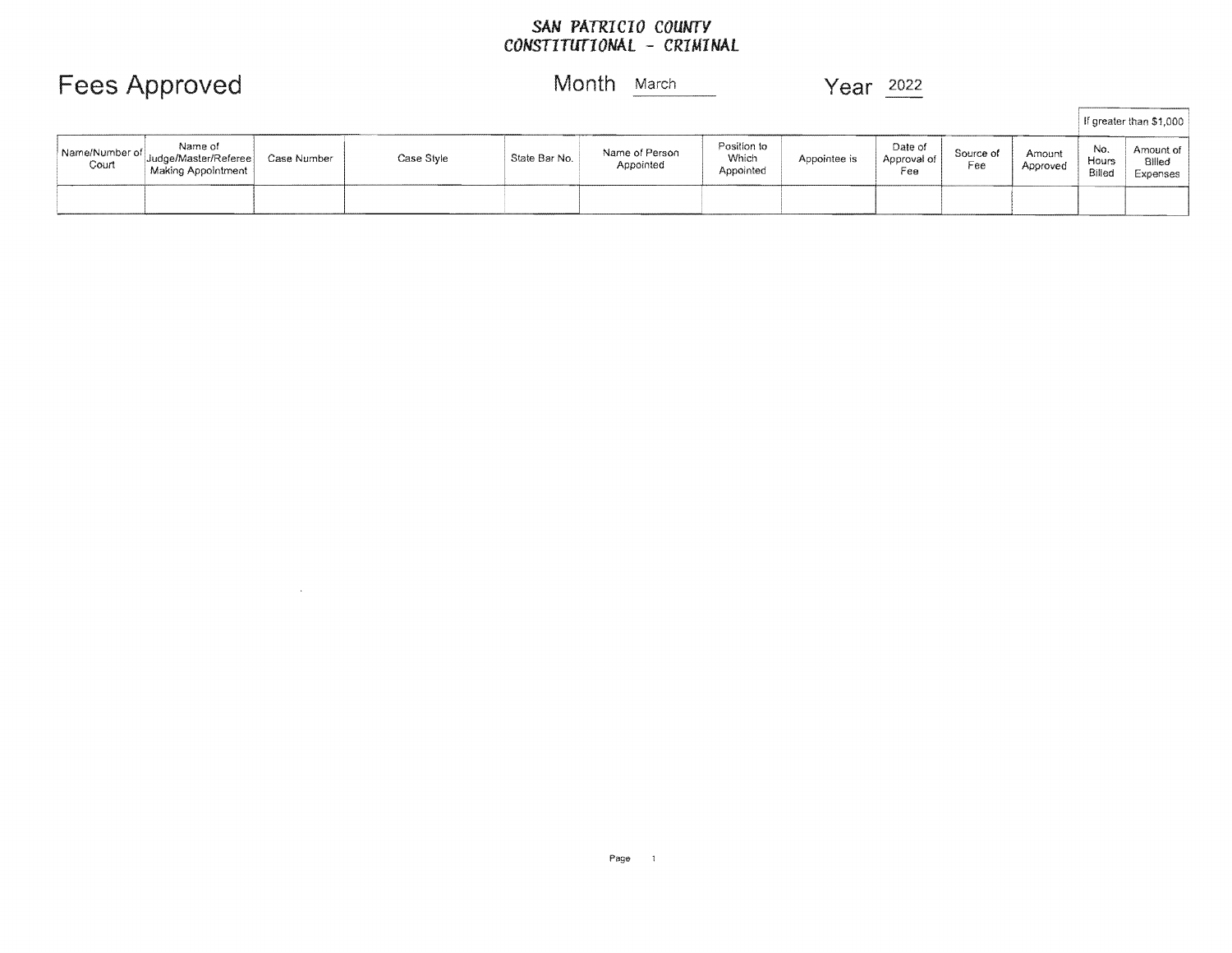### *SAM PATRICIO COUNTY CONSTITUTIOMAL* - *CRIMI MAL*

| Name/Number of<br>Court | Name of<br>Judge/Master/Referee<br>Making Appointment | Case Number | Case Style | State Bar No. | Name of Person<br>Appointed | Position to Which<br>Appointed | Appointee is | Date of<br>Appointment |
|-------------------------|-------------------------------------------------------|-------------|------------|---------------|-----------------------------|--------------------------------|--------------|------------------------|
|                         |                                                       |             |            |               |                             |                                |              |                        |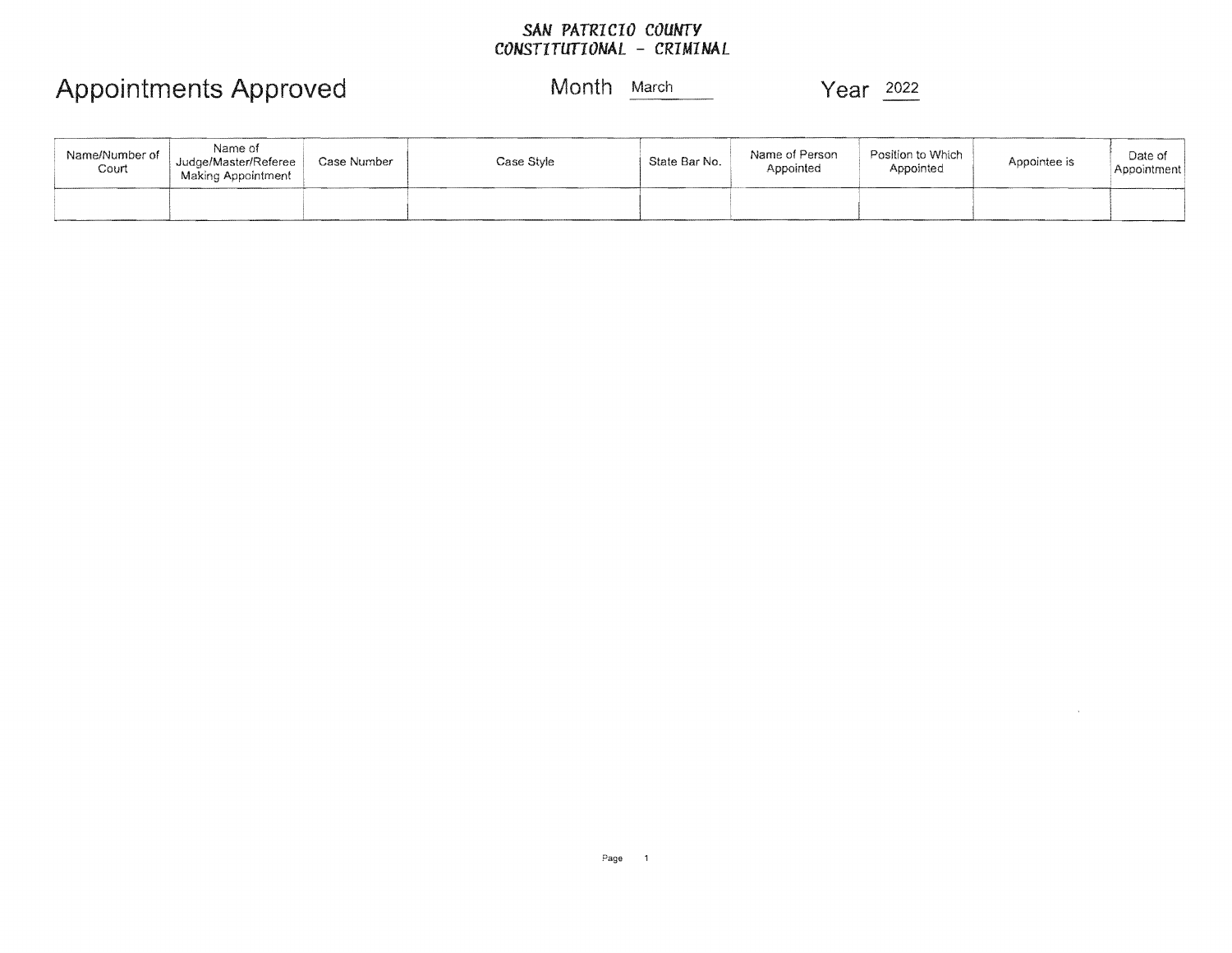#### *SAN* **PA***TRI* **CI***0 COUNTY CONSTITUTIONAL* **-** *CIVIL*

### Fees Approved Month **March** Year 2022

|                         |                                                       |             |            |               |                             |                                   |              |                               |                  |                    |                        | If greater than \$1,000         |
|-------------------------|-------------------------------------------------------|-------------|------------|---------------|-----------------------------|-----------------------------------|--------------|-------------------------------|------------------|--------------------|------------------------|---------------------------------|
| Name/Number of<br>Court | Name of<br>Judge/Master/Referee<br>Making Appointment | Case Number | Case Style | State Bar No. | Name of Person<br>Appointed | Position to<br>Which<br>Appointed | Appointee is | Date of<br>Approval of<br>Fee | Source of<br>Fee | Amount<br>Approved | No.<br>Hours<br>Billed | Amount of<br>Billed<br>Expenses |
|                         |                                                       |             |            |               |                             |                                   |              |                               |                  |                    |                        |                                 |

 $\mathcal{L}^{\text{max}}_{\text{max}}$ 

 $\label{eq:2.1} \mathcal{L}(\mathcal{L}^{\text{max}}_{\mathcal{L}}(\mathcal{L}^{\text{max}}_{\mathcal{L}})) \leq \mathcal{L}(\mathcal{L}^{\text{max}}_{\mathcal{L}}(\mathcal{L}^{\text{max}}_{\mathcal{L}}))$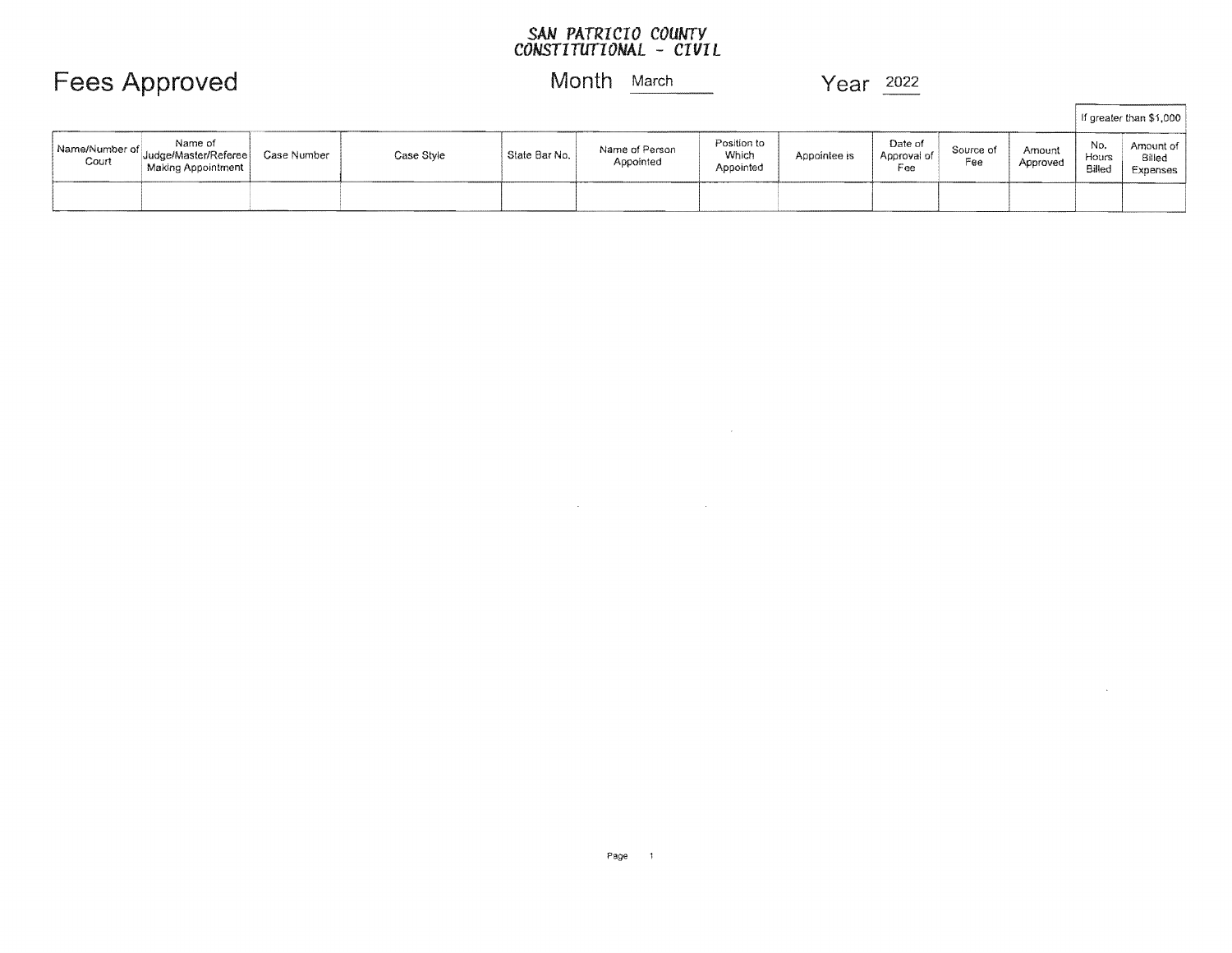### *SAN PATRICIO COUNTY CONSTITUTIONAL* - *CIVIL*

Appointments Approved Month March March Year 2022

 $\mathcal{L}$ 

 $\sim$ 

 $\sim$   $\sim$ 

| Name/Number of<br>Court | Name of<br>Judge/Master/Referee<br>Making Appointment | Case Number | Case Style | State Bar No. | Name of Person<br>Appointed | Position to Which<br>Appointed | Appointee is | Date of<br>Appointment |
|-------------------------|-------------------------------------------------------|-------------|------------|---------------|-----------------------------|--------------------------------|--------------|------------------------|
|                         |                                                       |             |            |               |                             |                                |              |                        |

 $\sim 10^7$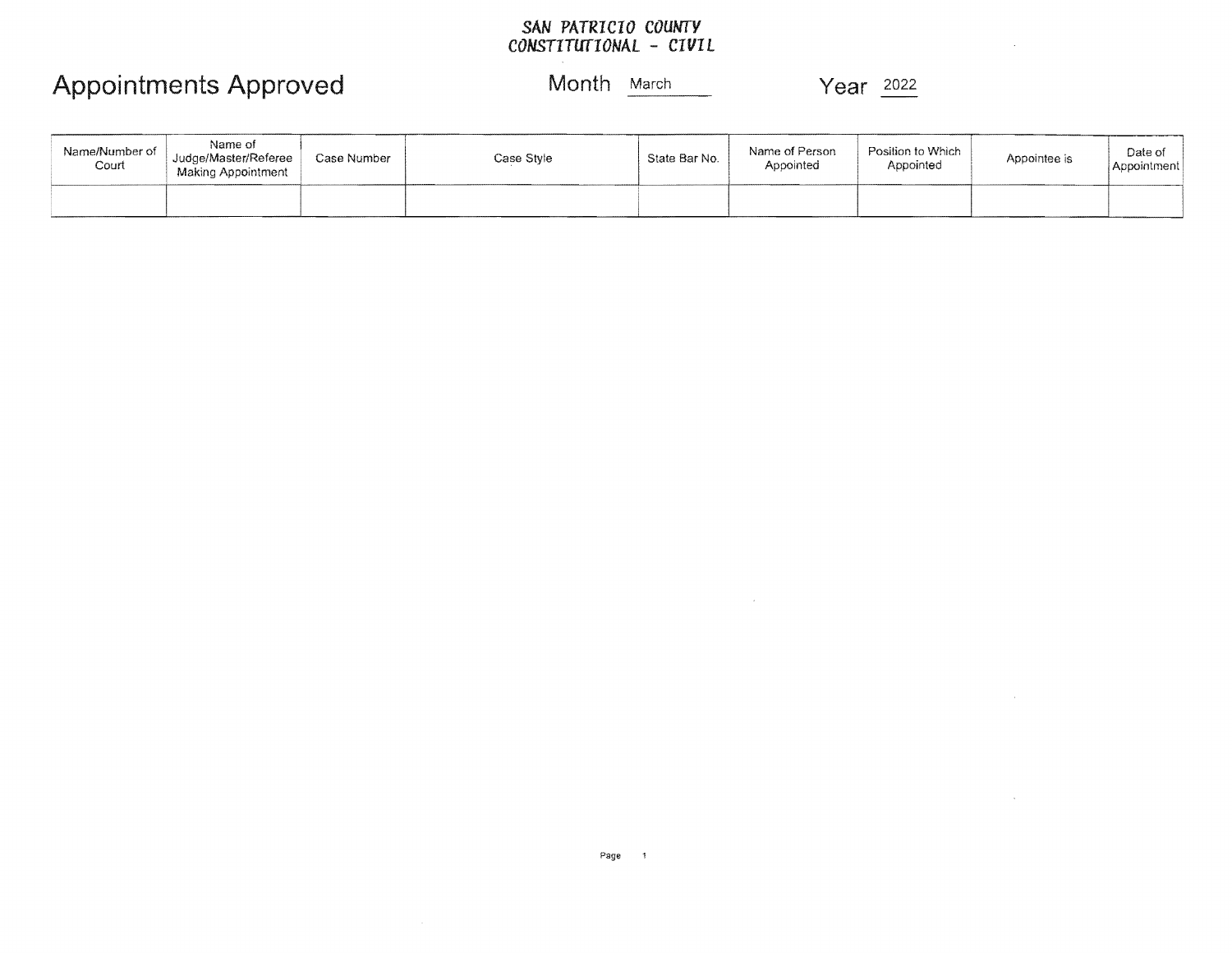## ~AN YAtK!~!U ~UUNtY *STATUTORY* **-** *PROBATE*

| <b>Fees Approved</b> | Month March | Year $2022$ |  |
|----------------------|-------------|-------------|--|
|                      |             |             |  |

|                         |                                                       |             |            |               |                             |                                   |              |                               |                  |                    |                        | If greater than \$1,000         |
|-------------------------|-------------------------------------------------------|-------------|------------|---------------|-----------------------------|-----------------------------------|--------------|-------------------------------|------------------|--------------------|------------------------|---------------------------------|
| Name/Number of<br>Court | Name of<br>Judge/Master/Referee<br>Making Appointment | Case Number | Case Style | State Bar No. | Name of Person<br>Appointed | Position to<br>Which<br>Appointed | Appointee is | Date of<br>Approval of<br>Fee | Source of<br>Fee | Amount<br>Approved | No.<br>Hours<br>Billed | Amount of<br>Billed<br>Expenses |
|                         |                                                       |             |            |               |                             |                                   |              |                               |                  |                    |                        |                                 |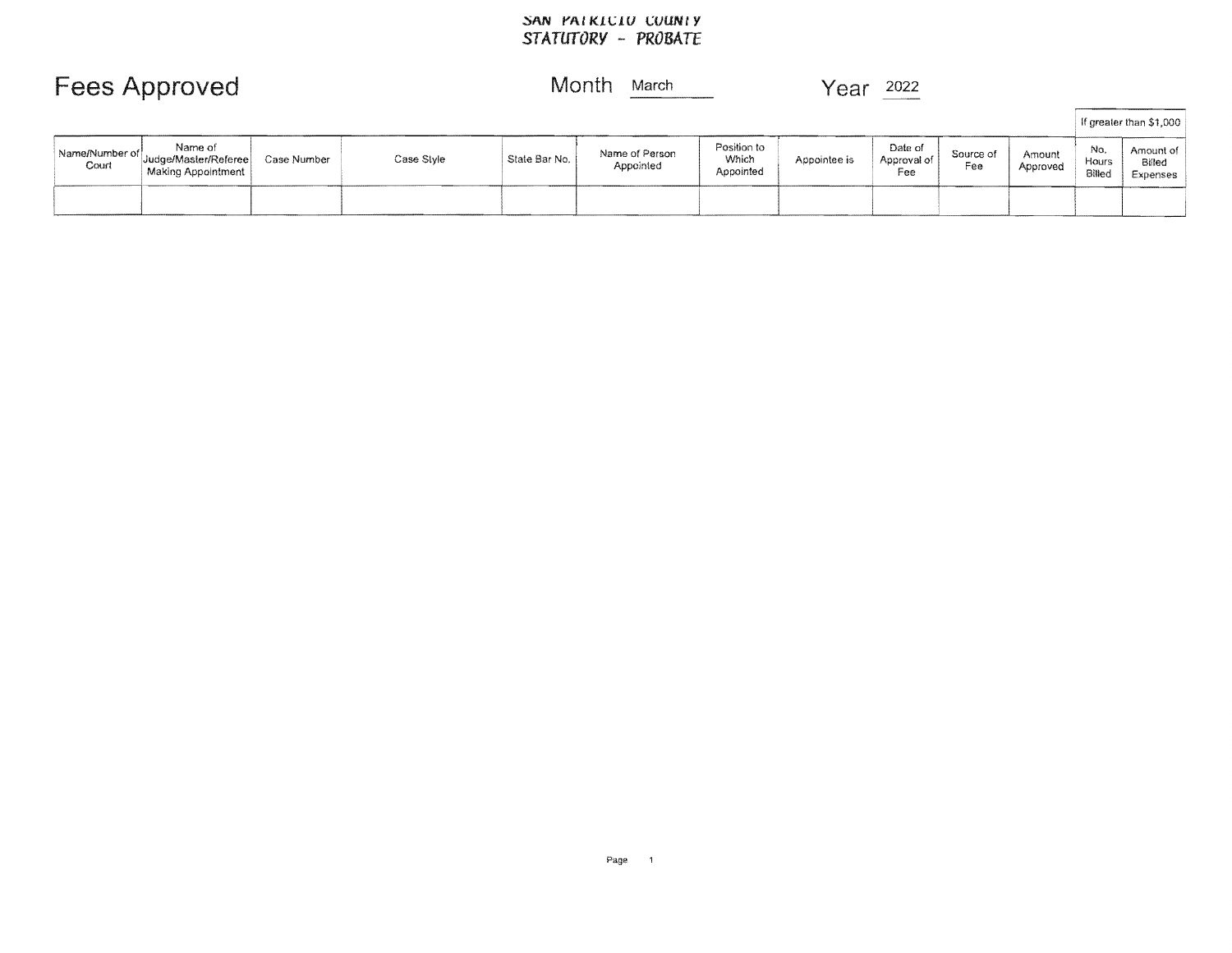#### *SAN PATRICIO COUNTY STATUTORY* - *PROBATE*

| Name/Number of<br>Court | Name of<br>Judge/Master/Referee<br><b>Making Appointment</b> | Case Number | Case Style                                                     | State Bar No. | Name of Person<br>Appointed                                          | Position to Which<br>Appointed | Appointee is               | Date of<br>Appointment |
|-------------------------|--------------------------------------------------------------|-------------|----------------------------------------------------------------|---------------|----------------------------------------------------------------------|--------------------------------|----------------------------|------------------------|
| County Court at<br>Law  | Welborn, Elizabeth                                           | 22-PR-14697 | IN THE GUARDIANSHIP OF DIAMOND<br>JOY DELEON, A MINOR CHILD    |               | DeLeon, Damien<br>Duane                                              | Guardian                       | Friend or Family<br>Member | 03/07/2022             |
| County Court at<br>Law  | Welborn, Elizabeth                                           | 22-PR-14698 | IN THE ESTATE OF<br>CANDELARIO SERRANO, DECEASED               |               | RODRIGUEZ, IRMA<br>S.                                                | Executor                       | Friend or Family<br>Member | 03/08/2022             |
| County Court at<br>Law  | Welborn, Elizabeth                                           | 22-PR-14701 | IN THE ESTATE OF STEPHEN J.<br>SHAW, DECEASED                  |               | SHAW A/K/A MAE<br>CAROL SHAW,<br>CAROL                               | Executor                       | Friend or Family<br>Member | 03/08/2022             |
| County Court at<br>Law  | Welborn, Elizabeth                                           | 22-PR-14686 | IN THE ESTATE OF<br>JERRY DONALD HAUG,<br><b>DECEASED</b>      |               | HAUG, SANDRA<br><b>MCANEAR</b>                                       | Executor                       | Friend or Family<br>Member | 03/08/2022             |
| County Court at<br>Law  | Welborn, Elizabeth                                           | 22-PR-14692 | IN THE ESTATE OF JOANNE CRUM.<br><b>DECEASED</b>               |               | MCHUGH, MISTI M.                                                     | Executor                       | Friend or Family<br>Member | 03/08/2022             |
| County Court at<br>Law  | Welborn, Elizabeth                                           | 22-PR-14705 | IN THE ESTATE OF ANDREW H.<br>WIELAND, DECEASED                |               | WIELAND,<br><b>JACQUELINE</b>                                        | Executor                       | Friend or Family<br>Member | 03/08/2022             |
| County Court at<br>Law  | Welborn, Elizabeth                                           | 21-PR-14669 | IN THE ESTATE OF HELEN H.<br>WIELAND, DECEASED                 |               | WIELAND.<br>JACQUELYN K.<br>A/K/A JACQUELYN<br>K. WIELAND<br>PREISER | Executor                       | Friend or Family<br>Member | 03/08/2022             |
| County Court at<br>Law  | Welborn, Elizabeth                                           | 22-PR-14699 | IN THE ESTATE OF<br>ELIZABETH WOODY, DECEASED                  |               | WOODY, GENESIA                                                       | Executor                       | Friend or Family<br>Member | 03/08/2022             |
| County Court at<br>Law  | Welborn, Elizabeth                                           | 21-PR-14674 | IN THE ESTATE OF<br>PATRICIA H. ARRIAGA, DECEASED              |               | MELENDEZ, SAN<br><b>JUANITA A.</b>                                   | Executor                       | Friend or Family<br>Member | 03/08/2022             |
| County Court at<br>Law  | Welborn, Elizabeth                                           | 22-PR-14694 | IN THE ESTATE OF<br>AVA LAVERNE MONTGOMERY,<br><b>DECEASED</b> |               | SANDERS, BETTY                                                       | Executor                       | Friend or Family<br>Member | 03/15/2022             |
| County Court at<br>Law  | Welborn, Elizabeth                                           | 22-PR-14696 | IN THE ESTATE OF<br>STEVEN A. GAMBLE, DECEASED                 |               | CARMICKLE, LISA<br>Μ.                                                | Executor                       | Friend or Family<br>Member | 03/15/2022             |
| County Court at<br>Law  | Welborn, Elizabeth                                           | 21-PR-14677 | IN THE ESTATE OF FRANCES ANN<br>NEILL, DECEASED                |               | NEILL HARVEY,<br><b>VALERIE ANN</b>                                  | Executor                       | Friend or Family<br>Member | 03/15/2022             |
| County Court at<br>Law  | Welborn, Elizabeth                                           | 21-PR-14677 | IN THE ESTATE OF FRANCES ANN<br>NEILL, DECEASED                |               | NEILL, DAVID<br><b>ALTON</b>                                         | Executor                       | Friend or Family<br>Member | 03/15/2022             |
| County Court at<br>Law  | Welborn, Elizabeth                                           | 22-PR-14685 | IN THE ESTATE OF COREY LEE<br>VETTER, DECEASED                 |               | VETTER, KORY<br>PAULETTE                                             | Executor                       | Friend or Family<br>Member | 03/15/2022             |
| County Court at<br>Law  | Welborn, Elizabeth                                           | 22-PR-14708 | IN THE ESTATE OF<br>KAREN INMON, DECEASED                      |               | JONES, REBECCA                                                       | Executor                       | Friend or Family<br>Member | 03/22/2022             |
| County Court at<br>Law  | Welborn, Elizabeth                                           | 22-PR-14682 | IN THE ESTATE OF<br>FRED MICHAEL MIRES, DECEASED               |               | MIRES, MELISSA<br><b>SCHMALSTEIG</b>                                 | Executor                       | Friend or Family<br>Member | 03/22/2022             |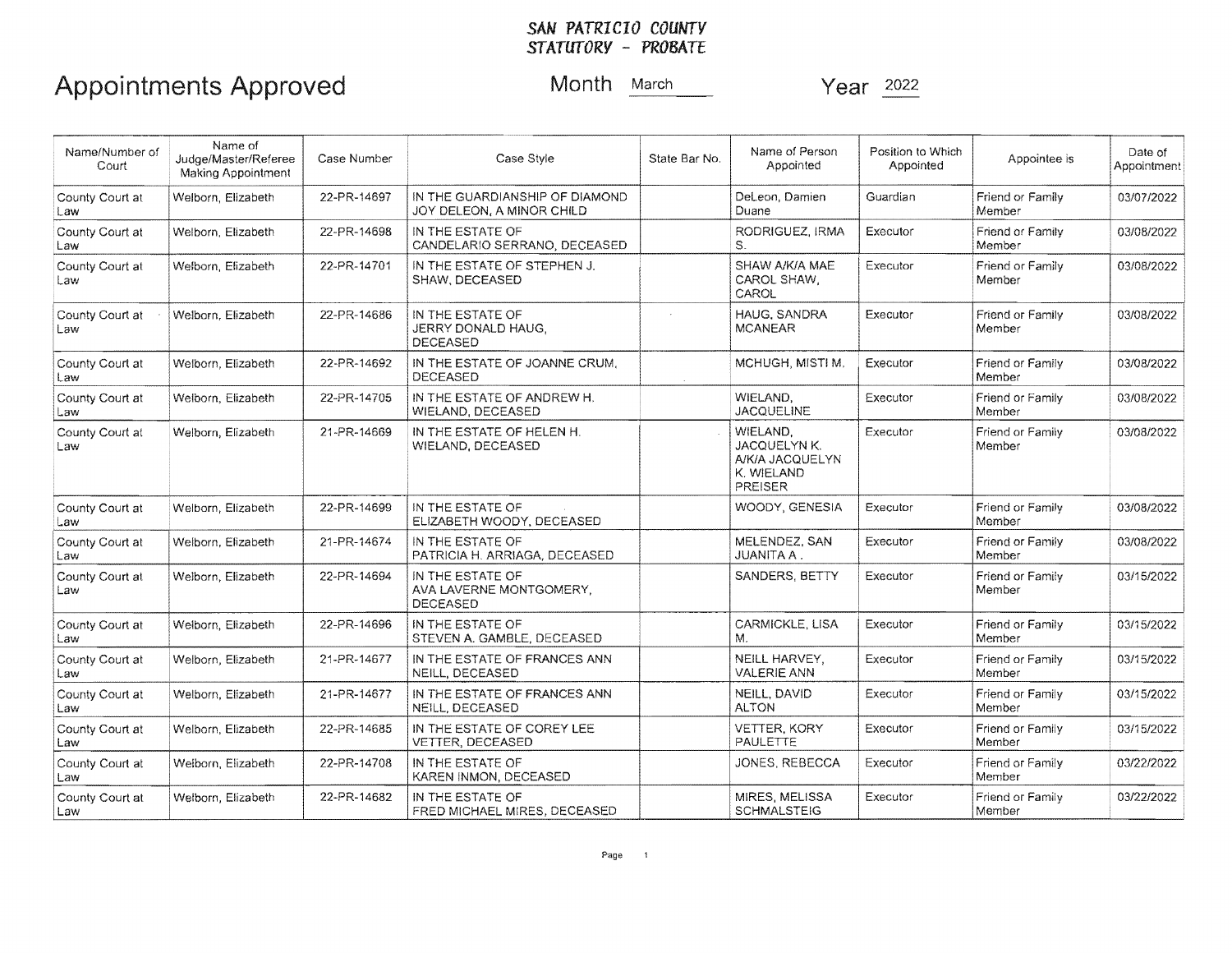#### *SAN PATRICIO COUNTY STATUTORY* - *PROBATE*

## Appointments Approved Month March Year 2022

 $\mathcal{O}(2\pi)$  . The set of  $\mathcal{O}(2\pi)$ 

| Name/Number of<br>Court | Name of<br>Judge/Master/Referee<br>Making Appointment | Case Number | Case Style                                            | State Bar No. | Name of Person<br>Appointed     | Position to Which<br>Appointed | Appointee is               | Date of<br>Appointment |
|-------------------------|-------------------------------------------------------|-------------|-------------------------------------------------------|---------------|---------------------------------|--------------------------------|----------------------------|------------------------|
| County Court at<br>Law  | Welborn, Elizabeth                                    | 21-PR-14592 | IN THE ESTATE OF ERASMO HUERTA.<br><b>DECEASED</b>    |               | HUERTA, JR.,<br>ERASMO          | Executor                       | Friend or Family<br>Member | 03/22/2022             |
| County Court at<br>Law  | Welborn, Elizabeth                                    | 21-PR-14645 | IN THE ESTATE OF<br>SANTOS MARTINEZ, DECEASED         |               | PEREZ, CECILIA                  | Executor                       | Friend or Family<br>Member | 03/22/2022             |
| County Court at<br>Law  | Welborn, Elizabeth                                    | 22-PR-14712 | IN THE ESTATE OF SUE ANN LACKEY.<br><b>DECEASED</b>   |               | LACKEY, JAMES<br><b>HURSTON</b> | Executor                       | Friend or Family<br>Member | 03/29/2022             |
| County Court at<br>Law  | Welborn, Elizabeth                                    | 22-PR-14695 | IN THE ESTATE OF STEVEN GEORGE.<br>WATERMAN, DECEASED |               | KING, SUSAN                     | Executor                       | Friend or Family<br>Member | 03/29/2022             |

 $\sim 10^{-1}$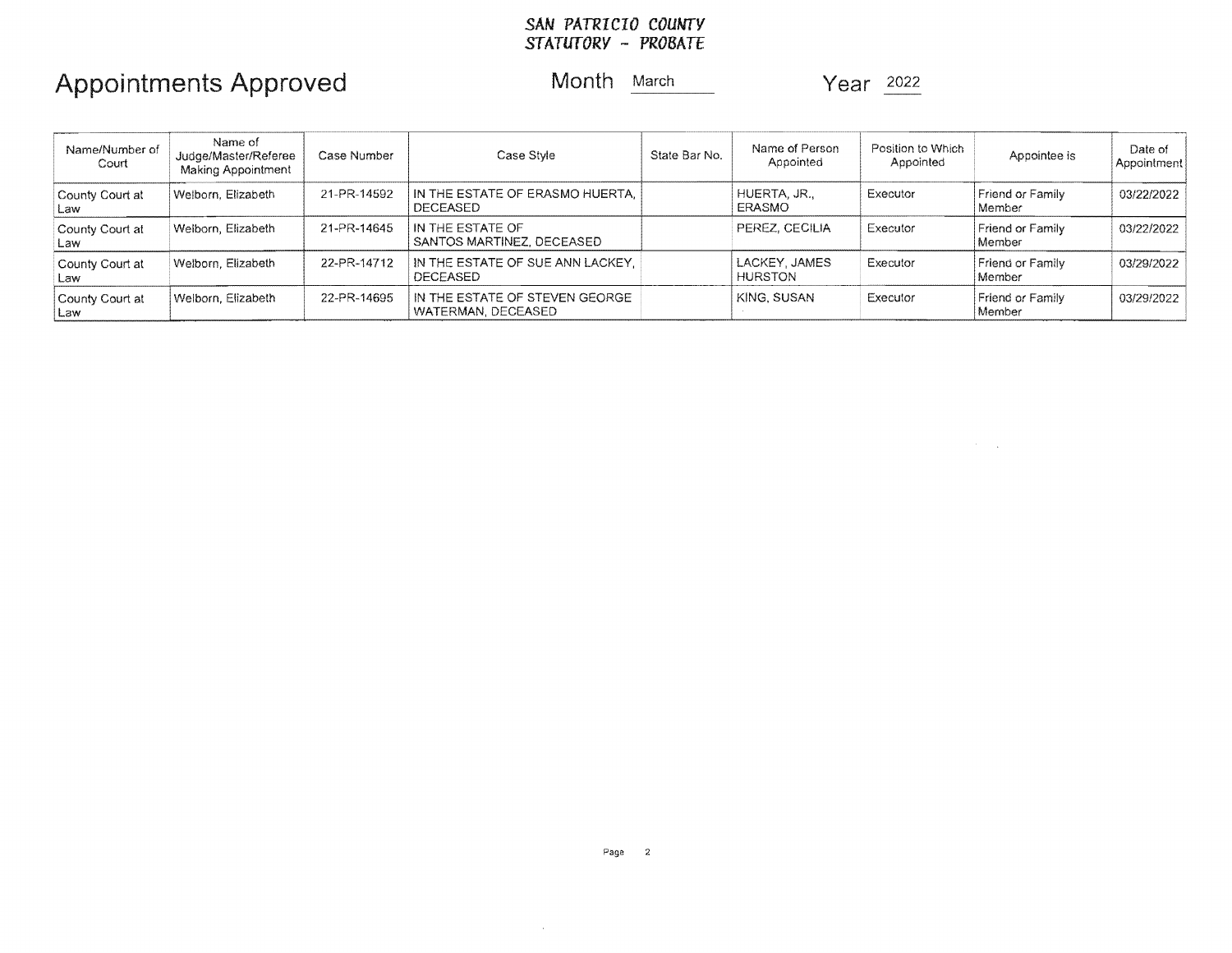### Fees Approved Month March Year 2022

 $\mathsf{r}$ 

|                         |                                                       |             |                                                     |               |                             |                                   |              |                               |                  |                    |                        | If greater than \$1,000         |
|-------------------------|-------------------------------------------------------|-------------|-----------------------------------------------------|---------------|-----------------------------|-----------------------------------|--------------|-------------------------------|------------------|--------------------|------------------------|---------------------------------|
| Name/Number of<br>Court | Name of<br>Judge/Master/Referee<br>Making Appointment | Case Number | Case Style                                          | State Bar No. | Name of Person<br>Appointed | Position to<br>Which<br>Appointed | Appointee is | Date of<br>Approval of<br>Fee | Source of<br>Fee | Amount<br>Approved | No.<br>Hours<br>Billed | Amount of<br>Billed<br>Expenses |
| County Court at<br>Law  | Welborn, Elizabeth                                    | 20-CR-87056 | THE STATE OF TEXAS VS.<br><b>KARA KIRK</b>          | 00794698      | STOLLEY, MARK W.            | Attorney                          | Attorney     | 03/07/2022                    | County           | \$672.50           |                        |                                 |
| County Court at<br>Law  | Welborn, Elizabeth                                    | 20-CR-87355 | THE STATE OF TEXAS VS.<br>SAMUEL HUERTA             | 24037766      | ZAPATA, RICHARD D.          | Attorney                          | Attorney     | 03/07/2022                    | County           | \$747.50           |                        |                                 |
| County Court at<br>Law  | Welborn, Elizabeth                                    | 21-CR-87915 | THE STATE OF TEXAS VS.<br><b>ALYSSA SMITH</b>       | 24037766      | ZAPATA. RICHARD D.          | Attorney                          | Attorney     | 03/07/2022                    | County           | \$497.50           |                        |                                 |
| County Court at<br>Law  | Welborn, Elizabeth                                    | 19-CR-84358 | THE STATE OF TEXAS VS.<br>AUGUST FLETCHER<br>POWELL | 00798181      | FLYNN, ROBERT               | Attorney                          | Attorney     | 03/07/2022                    | County           | \$565.00           |                        |                                 |
| County Court at<br>Law  | Welbom, Elizabeth                                     | 21-CR-88870 | THE STATE OF TEXAS VS.<br>MARICELLA ROCHA           | 24037766      | ZAPATA, RICHARD D.          | Attorney                          | Attorney     | 03/07/2022                    | County           | \$352.50           |                        |                                 |
| County Court at<br>Law  | Welborn, Elizabeth                                    | 19-CR-85097 | THE STATE OF TEXAS VS.<br>DAVID MURO                | 00794698      | STOLLEY, MARK W.            | Attorney                          | Attorney     | 03/07/2022                    | County           | \$405.00           |                        |                                 |
| County Court at<br>Law  | Welborn, Elizabeth                                    | 20-CR-86498 | THE STATE OF TEXAS VS.<br>RICHARD YORK              | 24037766      | ZAPATA, RICHARD D.          | Attomey                           | Attorney     | 03/07/2022                    | County           | \$785.00           |                        |                                 |
| County Court at<br>Law  | Welbom, Elizabeth                                     | 21-CR-89123 | THE STATE OF TEXAS VS.<br><b>JOHN VILLEGAS</b>      | 00794698      | STOLLEY, MARK W.            | Attorney                          | Attorney     | 03/07/2022                    | County           | \$362.50           |                        |                                 |
| County Court at<br>Law  | Welborn, Elizabeth                                    | 19-CR-84760 | THE STATE OF TEXAS VS.<br><b>TYRIN ARCENEAUX</b>    | 00789274      | EASTWOOD, SANDRA            | Attorney                          | Attorney     | 03/21/2022                    | County           | \$530.00           |                        |                                 |
| County Court at<br>Law  | Welborn, Elizabeth                                    | 19-CR-85467 | THE STATE OF TEXAS VS.<br><b>DESIREE GUERRA</b>     | 50511851      | GRAHAM, CORETTA             | Attorney                          | Attorney     | 03/21/2022                    | County           | \$102.50           |                        |                                 |
| County Court at<br>Law  | Welborn, Elizabeth                                    | 19-CR-85468 | THE STATE OF TEXAS VS.<br><b>DESIREE GUERRA</b>     | 50511851      | GRAHAM, CORETTA             | Attorney                          | Attorney     | 03/21/2022                    | County           | \$102.50           |                        |                                 |
| County Court at<br>Law  | Welborn, Elizabeth                                    | 20-CR-86866 | THE STATE OF TEXAS VS.<br>RONNIE RODRIGUEZ, Sr.     | 00798181      | FLYNN, ROBERT               | Attorney                          | Attorney     | 03/21/2022                    | County           | \$475.00           |                        |                                 |
| County Court at<br>Law  | Welborn, Elizabeth                                    | 20-CR-87390 | THE STATE OF TEXAS VS.<br>HUGO VALDEZ-HERNANDEZ     | 24029760      | PALACIOS, ANDREW            | Attorney                          | Attorney     | 03/21/2022                    | County           | \$400.00           |                        |                                 |
| County Court at<br>Law  | Welborn, Elizabeth                                    | 20-CR-87500 | THE STATE OF TEXAS VS.<br>MICHELLE JORGE            | 24037766      | ZAPATA, RICHARD D.          | Attorney                          | Attorney     | 03/21/2022                    | County           | \$712.50           |                        |                                 |
| County Court at<br>Law  | Welborn, Elizabeth                                    | 20-CR-87519 | THE STATE OF TEXAS VS.<br><b>TAYLOR RUSSELL</b>     | 50511851      | <b>GRAHAM, CORETTA</b>      | Attorney                          | Attorney     | 03/21/2022                    | County           | \$40.00            |                        |                                 |
| County Court at<br>Law  | Welborn, Elizabeth                                    | 20-CR-87520 | THE STATE OF TEXAS VS.<br><b>TAYLOR RUSSELL</b>     | 50511851      | GRAHAM, CORETTA             | Attorney                          | Attorney     | 03/21/2022                    | County           | \$40.00            |                        |                                 |
| County Court at<br>Law  | Welborn, Elizabeth                                    | 21-CR-87710 | THE STATE OF TEXAS VS.<br>JOHN JAQUEZ               | 24037766      | ZAPATA, RICHARD D.          | Attorney                          | Attorney     | 03/21/2022                    | County           | \$537.00           |                        |                                 |
| County Court at<br>Law  | Welborn, Elizabeth                                    | 20-CR-87618 | THE STATE OF TEXAS VS.<br><b>VANESSA BENALLY</b>    | 00789274      | EASTWOOD, SANDRA            | Attorney                          | Attorney     | 03/21/2022                    | County           | \$420.00           |                        |                                 |
| County Court at<br>Law  | Welborn, Elizabeth                                    | 21-CR-87689 | THE STATE OF TEXAS VS.<br><b>VANESSA BENALLY</b>    | 00789274      | EASTWOOD, SANDRA            | Attorney                          | Attorney     | 03/21/2022                    | County           | \$420.00           |                        |                                 |
| County Court at<br>Law  | Welborn, Elizabeth                                    | 21-CR-87811 | THE STATE OF TEXAS VS.<br>VANESSA BENALLY           | 00789274      | EASTWOOD, SANDRA            | Attorney                          | Attorney     | 03/21/2022                    | County           | \$420.00           |                        |                                 |
|                         |                                                       |             |                                                     |               |                             |                                   |              |                               |                  |                    |                        |                                 |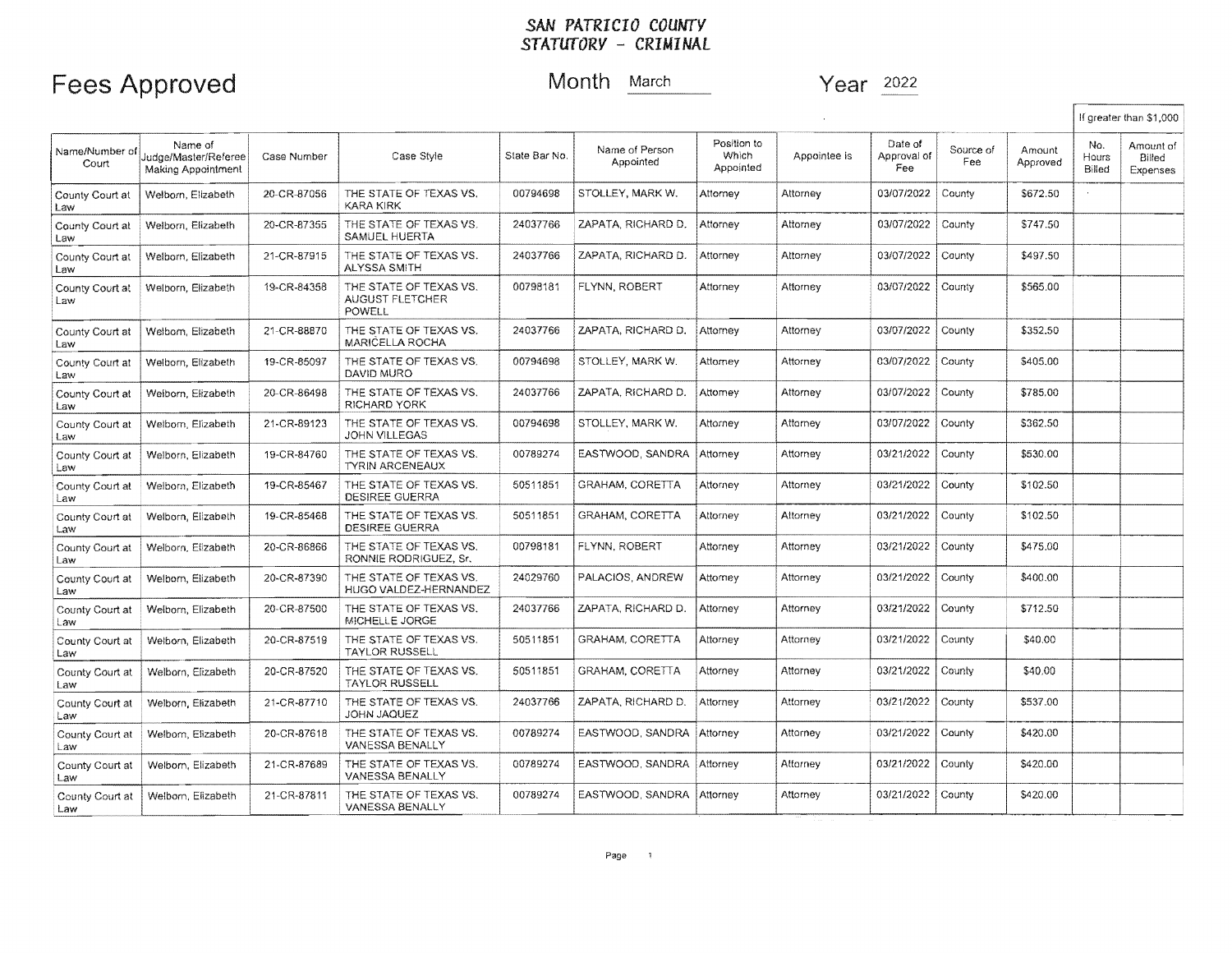### Fees Approved Month **March** Year 2022

|                         |                                                              |             |                                                     |               |                               |                                   |              |                               |                  |                    |                        | If greater than \$1,000         |
|-------------------------|--------------------------------------------------------------|-------------|-----------------------------------------------------|---------------|-------------------------------|-----------------------------------|--------------|-------------------------------|------------------|--------------------|------------------------|---------------------------------|
| Name/Number of<br>Court | Name of<br>Judge/Master/Referee<br><b>Making Appointment</b> | Case Number | Case Style                                          | Stale Bar No. | Name of Person<br>Appointed   | Position to<br>Which<br>Appointed | Appointee is | Date of<br>Approval of<br>Fee | Source of<br>Fee | Amount<br>Approved | No.<br>Hours<br>Billed | Amount of<br>Billed<br>Expenses |
| County Court at<br>Law  | Welborn, Elizabeth                                           | 20-CR-86627 | THE STATE OF TEXAS VS.<br>LINDSEY HINOJOSA          | 24037766      | ZAPATA, RICHARD D.            | Attorney                          | Attorney     | 03/21/2022                    | County           | \$730.00           |                        |                                 |
| County Court at<br>Law  | Welborn, Elizabeth                                           | 21-CR-87960 | THE STATE OF TEXAS VS.<br>RODOLFO SALINAS           | 12221475      | LERMA, RUBEN R., Jr.          | Attorney                          | Attorney     | 03/21/2022                    | County           | \$300.00           |                        |                                 |
| County Court at<br>Law  | Welborn, Elizabeth                                           | 21-CR-87907 | THE STATE OF TEXAS VS.<br><b>JASPER TREVINO</b>     | 24074124      | DEFRATUS.<br><b>DOUGLASK</b>  | Attorney                          | Attorney     | 03/21/2022                    | County           | \$690.00           |                        |                                 |
| County Court at<br>Law  | Welborn, Elizabeth                                           | 21-CR-87908 | THE STATE OF TEXAS VS.<br><b>JASPER TREVINO</b>     | 24074124      | DEFRATUS.<br>DOUGLAS K        | Attorney                          | Attorney     | 03/21/2022                    | County           | \$690.00           |                        |                                 |
| County Court at<br>Law  | Welborn, Elizabeth                                           | 21-CR-88058 | THE STATE OF TEXAS VS.<br>KAILEEN BARRERA           | 24037766      | ZAPATA, RICHARD D.            | Attorney                          | Attorney     | 03/21/2022                    | County           | \$532.50           |                        |                                 |
| County Court at<br>Law  | Welborn, Elizabeth                                           | 21-CR-88326 | THE STATE OF TEXAS VS.<br>REYNALDO MALDONADO, III   | 00789274      | EASTWOOD, SANDRA              | Attorney                          | Attorney     | 03/21/2022                    | County           | \$415.00           |                        |                                 |
| County Court at<br>Law  | Welborn, Elizabeth                                           | 21-CR-88787 | THE STATE OF TEXAS VS.<br><b>ESMERALDA CISNEROS</b> | 00798181      | FLYNN, ROBERT                 | Attorney                          | Attorney     | 03/21/2022                    | County           | \$645.00           |                        |                                 |
| County Court at<br>Law  | Welborn, Elizabeth                                           | 21-CR-88788 | THE STATE OF TEXAS VS.<br><b>ESMERALDA CISNEROS</b> | 00798181      | FLYNN, ROBERT                 | Attorney                          | Attorney     | 03/21/2022                    | County           | \$300.00           |                        |                                 |
| County Court at<br>Law  | Welborn, Elizabeth                                           | 20-CR-86733 | THE STATE OF TEXAS VS.<br>ANDREW CAVAZOS            | 24074124      | DEFRATUS.<br><b>DOUGLAS K</b> | Attorney                          | Attorney     | 03/21/2022                    | County           | \$735.00           |                        |                                 |
| County Court at<br>Law  | Welborn, Elizabeth                                           | 21-CR-87653 | THE STATE OF TEXAS VS.<br>CONG TRAN                 | 12221475      | LERMA, RUBEN R., Jr.          | Attorney                          | Attorney     | 03/21/2022                    | County           | \$300.00           |                        |                                 |
| County Court at<br>Law  | Welborn, Elizabeth                                           | 20-CR-87324 | THE STATE OF TEXAS VS.<br>JONATHAN MISER            | 24037766      | ZAPATA, RICHARD D.            | Attorney                          | Attorney     | 03/21/2022                    | County           | \$600.00           |                        |                                 |
| County Court at<br>Law  | Welborn, Elizabeth                                           | 20-CR-86710 | THE STATE OF TEXAS VS.<br>CYNTHIA ALVARADO          | 24074124      | DEFRATUS,<br><b>DOUGLAS K</b> | Attorney                          | Attorney     | 03/21/2022                    | County           | \$770.00           |                        |                                 |
| County Court at<br>Law  | Welborn, Elizabeth                                           | 21-CR-88993 | THE STATE OF TEXAS VS.<br><b>JASON PEREZ</b>        | 12221475      | LERMA, RUBEN R., Jr.          | Attorney                          | Attorney     | 03/21/2022                    | County           | \$300.00           |                        |                                 |
| County Court at<br>Law  | Welborn, Elizabeth                                           | 21-CR-88994 | THE STATE OF TEXAS VS.<br><b>JASON PEREZ</b>        | 12221475      | LERMA, RUBEN R., Jr.          | Attorney                          | Attorney     | 03/21/2022                    | County           | \$300.00           |                        |                                 |
| County Court at<br>Law  | Welborn, Elizabeth                                           | 21-CR-89242 | THE STATE OF TEXAS VS.<br>LEROY CANTU               | 00798181      | FLYNN, ROBERT                 | Attorney                          | Attorney     | 03/21/2022                    | County           | \$537,50           |                        |                                 |
| County Court at<br>Law  | Welborn, Elizabeth                                           | 18-CR-83418 | THE STATE OF TEXAS VS.<br><b>JAVIER LOPEZ</b>       | 50511851      | GRAHAM, CORETTA               | Attorney                          | Attorney     | 03/21/2022                    | County           | \$40.00            |                        |                                 |
| County Court at<br>Law  | Welborn, Elizabeth                                           | 18-CR-83419 | THE STATE OF TEXAS VS.<br><b>JAVIER LOPEZ</b>       | 50511851      | GRAHAM, CORETTA               | Attorney                          | Attorney     | 03/21/2022                    | County           | \$40.00            |                        |                                 |
| County Court at<br>Law  | Welborn, Elizabeth                                           | 18-CR-83420 | THE STATE OF TEXAS VS.<br><b>JAVIER LOPEZ</b>       | 50511851      | GRAHAM, CORETTA               | Attorney                          | Attorney     | 03/21/2022                    | County           | \$40.00            |                        |                                 |
| County Court at<br>Law  | Welborn, Elizabeth                                           | 18-CR-83421 | THE STATE OF TEXAS VS.<br><b>JAVIER LOPEZ</b>       | 50511851      | <b>GRAHAM, CORETTA</b>        | Attorney                          | Attorney     | 03/21/2022                    | County           | \$40.00            |                        |                                 |
| County Court at<br>Law  | Welborn, Elizabeth                                           | 18-CR-83422 | THE STATE OF TEXAS VS.<br>JAVIER LOPEZ              | 50511851      | <b>GRAHAM, CORETTA</b>        | Attorney                          | Attornev     | 03/21/2022                    | County           | \$40.00            |                        |                                 |
| County Court at<br>Law  | Welborn, Elizabeth                                           | 18-CR-83423 | THE STATE OF TEXAS VS.<br>JAVIER LOPEZ              | 50511851      | <b>GRAHAM, CORETTA</b>        | Attorney                          | Attorney     | 03/21/2022                    | County           | \$40.00            |                        |                                 |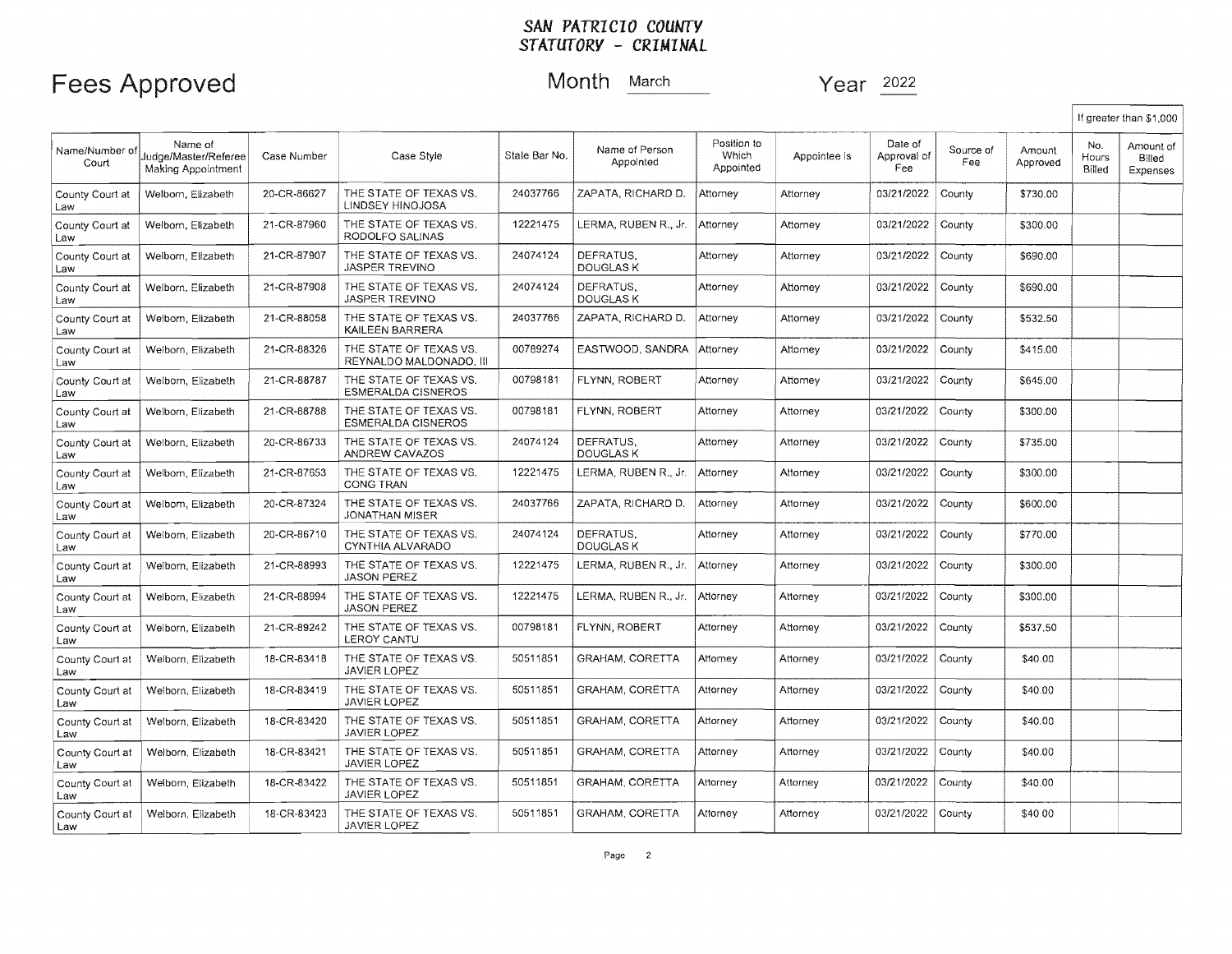### Fees Approved Month **March** Year 2022

|                         |                                                       |             |                                                       |               |                                   |                                   |              |                               |                  |                    |                        | If greater than \$1,000         |
|-------------------------|-------------------------------------------------------|-------------|-------------------------------------------------------|---------------|-----------------------------------|-----------------------------------|--------------|-------------------------------|------------------|--------------------|------------------------|---------------------------------|
| Name/Number of<br>Court | Name of<br>Judge/Master/Referee<br>Making Appointment | Case Number | Case Style                                            | State Bar No. | Name of Person<br>Appointed       | Position to<br>Which<br>Appointed | Appointee is | Date of<br>Approval of<br>Fee | Source of<br>Fee | Amount<br>Approved | No.<br>Hours<br>Billed | Amount of<br>Billed<br>Expenses |
| County Court at<br>Law  | Welborn, Elizabeth                                    | 18-CR-83424 | THE STATE OF TEXAS VS.<br><b>JAVIER LOPEZ</b>         | 50511851      | <b>GRAHAM, CORETTA</b>            | Attomey                           | Attomey      | 03/21/2022                    | County           | \$40.00            |                        |                                 |
| County Court at<br>Law  | Welborn, Elizabeth                                    | 18-CR-83425 | THE STATE OF TEXAS VS.<br>JAVIER LOPEZ                | 50511851      | <b>GRAHAM, CORETTA</b>            | Attornev                          | Attorney     | 03/21/2022                    | County           | \$40.00            |                        |                                 |
| County Court at<br>Law  | Welbom, Elizabeth                                     | 21-CR-89382 | THE STATE OF TEXAS VS.<br><b>SCOTT MORGAN</b>         | 24074124      | DEFRATUS.<br>DOUGLAS K            | Attorney                          | Attorney     | 03/21/2022                    | County           | \$460.00           |                        |                                 |
| County Court at<br>Law  | Welborn, Elizabeth                                    | 21-CR-88889 | THE STATE OF TEXAS VS.<br>DANIEL VERA                 | 12221475      | LERMA, RUBEN R., Jr.              | Attorney                          | Attorney     | 03/21/2022                    | County           | \$300.00           |                        |                                 |
| County Court at<br>Law  | Welborn, Elizabeth                                    | 21-CR-88528 | THE STATE OF TEXAS VS.<br><b>BRANDON RILEY</b>        | 00798181      | FLYNN, ROBERT                     | Attorney                          | Attomey      | 03/21/2022                    | County           | \$402.00           |                        |                                 |
| County Court at<br>Law  | Welborn, Elizabeth                                    | 20-CR-86574 | THE STATE OF TEXAS VS.<br>HIPOLITO CORTEZ, Jr.        | 00789274      | EASTWOOD, SANDRA                  | Attorney                          | Attorney     | 03/21/2022                    | County           | \$620.00           |                        |                                 |
| County Court at<br>Law  | Welborn, Elizabeth                                    | 20-CR-86575 | THE STATE OF TEXAS VS.<br><b>HIPOLITO CORTEZ. Jr.</b> | 00789274      | EASTWOOD, SANDRA                  | Attorney                          | Attorney     | 03/21/2022                    | County           | \$620.00           |                        |                                 |
| County Court at<br>Law  | Welborn, Elizabeth                                    | 20-CR-86576 | THE STATE OF TEXAS VS.<br><b>HIPOLITO CORTEZ. Jr.</b> | 00789274      | EASTWOOD, SANDRA                  | Attorney                          | Attomey      | 03/21/2022                    | County           | \$620.00           |                        |                                 |
| County Court at<br>Law  | Welbom, Elizabeth                                     | 21-CR-89345 | THE STATE OF TEXAS VS.<br><b>CAROLINE CARTER</b>      | 00794698      | STOLLEY, MARK W.                  | Attorney                          | Attorney     | 03/21/2022                    | County           | \$332.50           |                        |                                 |
| County Court at<br>Law  | Welbom, Elizabeth                                     | 21-CR-88229 | THE STATE OF TEXAS VS.<br>SEVANNAH YOUNG              | 00798181      | FLYNN, ROBERT                     | Attorney                          | Attorney     | 03/21/2022                    | County           | \$405.00           |                        |                                 |
| County Court at<br>Law  | Welborn, Elizabeth                                    | 21-CR-88230 | THE STATE OF TEXAS VS.<br>SEVANNAH YOUNG              | 00798181      | FLYNN, ROBERT                     | Attornev                          | Attorney     | 03/21/2022                    | County           | \$405.00           |                        |                                 |
| County Court at<br>Law  | Welborn, Elizabeth                                    | 19-CR-84956 | THE STATE OF TEXAS VS.<br><b>TYRIN ARCENEAUX</b>      | 00789274      | EASTWOOD, SANDRA                  | Attorney                          | Attorney     | 03/21/2022                    | County           | \$530.00           |                        |                                 |
| County Court at<br>Law  | Welborn, Elizabeth                                    | 20-CR-87536 | THE STATE OF TEXAS VS.<br>WILLIAM ROBINSON            | 00789274      | EASTWOOD, SANDRA                  | Attorney                          | Attorney     | 03/21/2022                    | County           | \$435.00           |                        |                                 |
| County Court at<br>Law  | Welborn, Elizabeth                                    | 21-CR-87709 | THE STATE OF TEXAS VS.<br>JOHN JAQUEZ                 | 24037766      | ZAPATA, RICHARD D.                | Attorney                          | Attorney     | 03/21/2022                    | County           | \$537.00           |                        |                                 |
| County Court at<br>Law  | Welborn, Elizabeth                                    | 21-CR-89045 | THE STATE OF TEXAS VS.<br>JONATHAN MISER              | 24037766      | ZAPATA, RICHARD D.                | Attorney                          | Attorney     | 03/21/2022                    | County           | \$600.00           |                        |                                 |
| County Court at<br>Law  | Welborn, Elizabeth                                    | 21-CR-89064 | THE STATE OF TEXAS VS.<br><b>JACOB THOMPSON</b>       | 00798181      | FLYNN, ROBERT                     | Attorney                          | Attorney     | 03/21/2022                    | County           | \$730.00           |                        |                                 |
| County Court at<br>Law  | Welborn, Elizabeth                                    | 21-CR-89355 | THE STATE OF TEXAS VS.<br>NATHAN HANKE                | 00794698      | STOLLEY, MARK W.                  | Attorney                          | Attorney     | 03/21/2022                    | County           | \$230.00           |                        |                                 |
| County Court at<br>Law  | Welborn, Elizabeth                                    | 22-CR-89593 | THE STATE OF TEXAS VS.<br><b>JAVIER LOPEZ</b>         | 50511851      | GRAHAM, CORETTA                   | Attorney                          | Attomey      | 03/21/2022                    | County           | \$40.00            |                        |                                 |
| County Court at<br>Law  | Welborn, Elizabeth                                    | 19-CR-84772 | THE STATE OF TEXAS VS.<br>IVY BANDA                   | 00789274      | EASTWOOD, SANDRA                  | Attorney                          | Attorney     | 03/28/2022                    | County           | \$1,155.00         | 13.50                  | 1155.00                         |
| County Court at<br>Law  | Welborn, Elizabeth                                    | 19-CR-85657 | THE STATE OF TEXAS VS.<br>VANESSA MURUA               | 00792897      | VILLARREAL-<br>KUCHTA, MICHELLE R | Attorney                          | Attorney     | 03/28/2022                    | County           | \$1,585.00         | 22.00                  | 1585.00                         |
| County Court at<br>Law  | Welborn, Elizabeth                                    | 20-CR-86168 | THE STATE OF TEXAS VS.<br>LESTER VILLANUEVA           | 00789274      | EASTWOOD, SANDRA Attorney         |                                   | Attorney     | 03/28/2022                    | County           | \$210.00           |                        |                                 |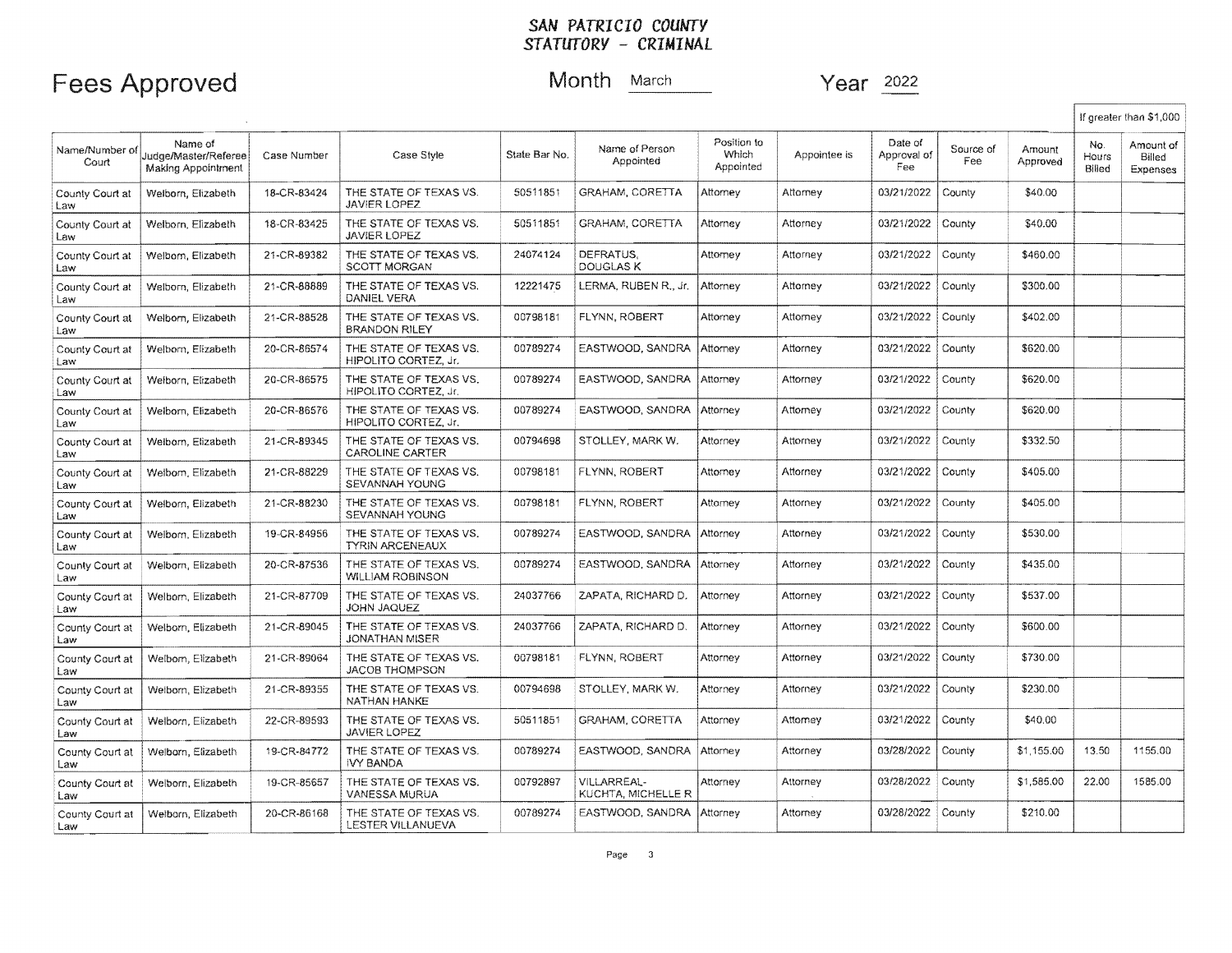### Fees Approved Month March Year 2022

|                         |                                                       |             |                                                    |               |                                          |                                   |              |                               |                  |                    |                        | If greater than \$1,000         |
|-------------------------|-------------------------------------------------------|-------------|----------------------------------------------------|---------------|------------------------------------------|-----------------------------------|--------------|-------------------------------|------------------|--------------------|------------------------|---------------------------------|
| Name/Number of<br>Court | Name of<br>Judge/Master/Referee<br>Making Appointment | Case Number | Case Style                                         | State Bar No. | Name of Person<br>Appointed              | Position to<br>Which<br>Appointed | Appointee is | Date of<br>Approval of<br>Fee | Source of<br>Fee | Amount<br>Approved | No.<br>Hours<br>Billed | Amount of<br>Billed<br>Expenses |
| County Court at<br>Law  | Welborn, Elizabeth                                    | 20-CR-87074 | THE STATE OF TEXAS VS.<br><b>VICTORIA ZAPATA</b>   | 00794698      | STOLLEY, MARK W.                         | Attorney                          | Attorney     | 03/28/2022                    | County           | \$787.50           |                        |                                 |
| County Court at<br>Law  | Welborn, Elizabeth                                    | 20-CR-87075 | THE STATE OF TEXAS VS.<br>VICTORIA ZAPATA          | 00794698      | STOLLEY, MARK W.                         | Attorney                          | Attorney     | 03/28/2022                    | County           | \$787.50           |                        |                                 |
| County Court at<br>Law  | Welborn, Elizabeth                                    | 20-CR-86865 | THE STATE OF TEXAS VS.<br><b>VERONICA GONZALES</b> | 24029760      | PALACIOS, ANDREW                         | Attorney                          | Attorney     | 03/28/2022                    | County           | \$515.00           |                        |                                 |
| County Court at<br>Law  | Welborn, Elizabeth                                    | 20-CR-87480 | THE STATE OF TEXAS VS.<br>RACHEL BOWMAN            | 24100850      | LEON, ROB                                | Attorney                          | Attomev      | 03/28/2022                    | County           | \$460.00           |                        |                                 |
| County Court at<br>Law  | Welborn, Elizabeth                                    | 20-CR-87481 | THE STATE OF TEXAS VS.<br>RACHEL BOWMAN            | 24100850      | LEON, ROB                                | Attorney                          | Attorney     | 03/28/2022                    | County           | \$460.00           |                        |                                 |
| County Court at<br>Law  | Welborn, Elizabeth                                    | 20-CR-87447 | THE STATE OF TEXAS VS.<br>FLOYD KILGORE            | 24029760      | PALACIOS, ANDREW                         | Attorney                          | Attorney     | 03/28/2022                    | County           | \$615.00           |                        |                                 |
| County Court at<br>Law  | Welborn, Elizabeth                                    | 20-CR-87077 | THE STATE OF TEXAS VS.<br>CHRISTIAN HERNANDEZ      | 00792897      | VILLARREAL-<br>KUCHTA, MICHELLE R        | Attorney                          | Attorney     | 03/28/2022                    | County           | \$902.50           |                        |                                 |
| County Court at<br>Law  | Welborn, Elizabeth                                    | 20-CR-87467 | THE STATE OF TEXAS VS.<br>CARLOS MARTINEZ. Jr.     | 00789274      | EASTWOOD, SANDRA                         | Attorney                          | Attorney     | 03/28/2022                    | County           | \$345.00           |                        |                                 |
| County Court at<br>Law  | Welborn, Elizabeth                                    | 21-CR-88108 | THE STATE OF TEXAS VS.<br>RAYMOND LOPEZ, III       | 00789274      | EASTWOOD, SANDRA                         | Attorney                          | Attornev     | 03/28/2022                    | County           | \$345.00           |                        |                                 |
| County Court at<br>Law  | Welborn, Elizabeth                                    | 21-CR-88109 | THE STATE OF TEXAS VS.<br>RAYMOND LOPEZ. III       | 00789274      | EASTWOOD, SANDRA Attorney                |                                   | Attorney     | 03/28/2022                    | County           | \$345.00           |                        |                                 |
| County Court at<br>Law  | Welborn, Elizabeth                                    | 21-CR-88204 | THE STATE OF TEXAS VS.<br>EMMA PEREZ               | 00792897      | VILLARREAL-<br>KUCHTA, MICHELLE R        | Attorney                          | Attorney     | 03/28/2022                    | County           | \$860.00           |                        |                                 |
| County Court at<br>Law  | Welborn, Elizabeth                                    | 21-CR-88205 | THE STATE OF TEXAS VS.<br><b>EMMA PEREZ</b>        | 00792897      | <b>VILLARREAL-</b><br>KUCHTA, MICHELLE R | Attorney                          | Attorney     | 03/28/2022                    | County           | \$860.00           |                        |                                 |
| County Court at<br>Law  | Welborn, Elizabeth                                    | 21-CR-88199 | THE STATE OF TEXAS VS.<br><b>ISIAH EMERSON</b>     | 00789274      | EASTWOOD, SANDRA                         | Attorney                          | Attorney     | 03/28/2022                    | County           | \$505.00           |                        |                                 |
| County Court at<br>Law  | Welborn, Elizabeth                                    | 21-CR-88493 | THE STATE OF TEXAS VS.<br>ASHLEY HERNANDEZ         | 00789274      | EASTWOOD, SANDRA                         | Attorney                          | Attomev      | 03/28/2022                    | County           | \$665,00           |                        |                                 |
| County Court at<br>Law  | Welborn, Elizabeth                                    | 21-CR-88531 | THE STATE OF TEXAS VS.<br><b>JIMMY PEREZ</b>       | 00794698      | STOLLEY, MARK W.                         | Attorney                          | Attorney     | 03/28/2022                    | County           | \$530.00           |                        |                                 |
| County Court at<br>Law  | Welborn, Elizabeth                                    | 21-CR-88606 | THE STATE OF TEXAS VS.<br><b>FLOYD KILGORE</b>     | 24029760      | PALACIOS, ANDREW                         | Attorney                          | Attorney     | 03/28/2022                    | County           | \$615.00           |                        |                                 |
| County Court at<br>Law  | Welborn, Elizabeth                                    | 21-CR-88605 | THE STATE OF TEXAS VS.<br>FLOYD KILGORE            | 24029760      | PALACIOS, ANDREW                         | Attorney                          | Attorney     | 03/28/2022                    | County           | \$615.00           |                        |                                 |
| County Court at<br>Law  | Welborn, Elizabeth                                    | 21-CR-88588 | THE STATE OF TEXAS VS.<br>RAYMOND LOPEZ, III       | 00789274      | EASTWOOD, SANDRA                         | Attorney                          | Attorney     | 03/28/2022                    | County           | \$345.00           |                        |                                 |
| County Court at<br>Law  | Welborn, Elizabeth                                    | 21-CR-88589 | THE STATE OF TEXAS VS.<br>RAYMOND LOPEZ, III       | 00789274      | EASTWOOD, SANDRA                         | Attorney                          | Attorney     | 03/28/2022                    | County           | \$345.00           |                        |                                 |
| County Court at<br>Law  | Welborn, Elizabeth                                    | 21-CR-88885 | THE STATE OF TEXAS VS.<br>ASHLEY HERNANDEZ         | 00789274      | EASTWOOD, SANDRA                         | Attorney                          | Attorney     | 03/28/2022                    | County           | \$665.00           |                        |                                 |
| County Court at<br>Law  | Welborn, Elizabeth                                    | 21-CR-88937 | THE STATE OF TEXAS VS.<br><b>FELIX ESQUIVEL</b>    | 00794698      | STOLLEY, MARK W.                         | Attorney                          | Attorney     | 03/28/2022                    | County           | \$495.00           |                        |                                 |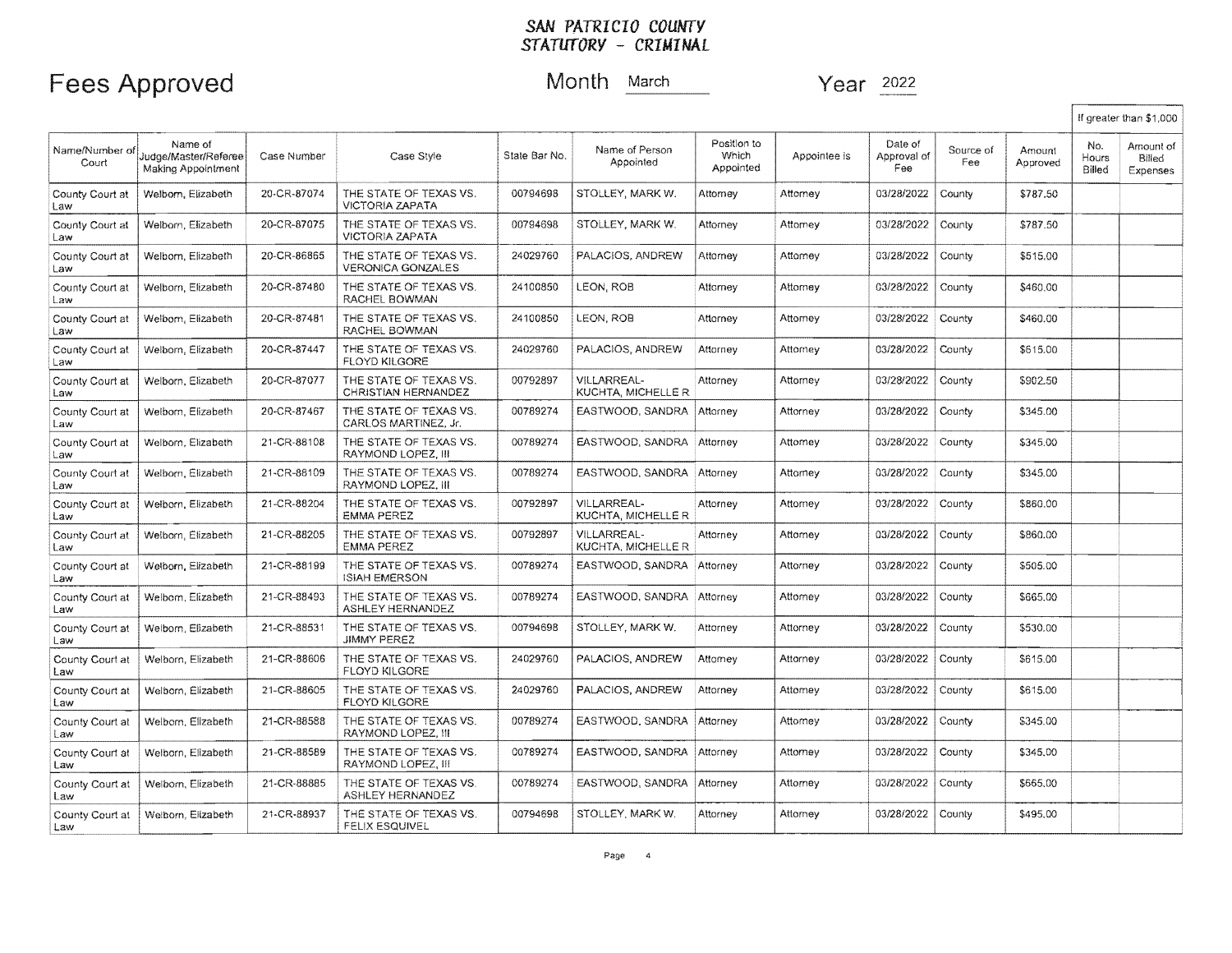### Fees Approved Month March 2022

If greater than \$1.000

Name of Person Position to<br>Appointed Mhich Name/Number of Name of ,<br>Court Court Date of Source of Amount No. Amount of Source of Amount No. Amount of Silled Judge/Master/Referee Case Number | Case Style Case Style Appointee is Approval of<br>Fee State Bar No. **State Bar No.** Appointed Appointed Appointed Approved Billed Expenses 21-CR-88040 | THE STATE OF TEXAS VS. 00789274 | EASTWOOD, SANDRA Attorney County Court at Welborn, Elizabeth Attorney 03/28/2022 County | \$210.00 Law ARMANDO DEL TORO, Jr. Welborn, Elizabeth 21-CR-88666 THE STATE OF TEXAS VS.<br>AMANDA RODRIGUEZ 24029760 PALACIOS, ANDREW Attorney 03/28/2022 County 1 \$267.50 County Court at Attorney Law AMANDA RODRIGUEZ<br>
County Court at Welborn, Elizabeth 21-CR-88667 THE STATE OF TEXAS<br>
County Court at Welborn, Elizabeth 21-CR-89046 THE STATE OF TEXAS<br>
Capital County Court at Welborn, Elizabeth 21-CR-89046 THE STATE O Welborn, Elizabeth | 21-CR-88667 | THE STATE OF TEXAS VS. 24029760 PALACIOS, ANDREW Attorney 03/28/2022 County | \$267.50 **Attorney** AMANDA RODRIGUEZ Welborn, Flizabeth | 21-CR-89046 | THE STATE OF TEXAS VS. 24029760 PALACIOS, ANDREW Attorney 03/28/2022 Attorney County | \$405.00 Law CARLOS DELOSSANTOS, Jr. County Court at | Welborn, Elizabeth | 21-CR-88188 | THE STATE OF TEXAS VS.<br>| MARIA SAUCEDA 24029760 | PALACIOS, ANDREW | Attorney Attorney 03/28/2022 County | \$365.00 MARIA SAUCEDA County Court at | Welborn, Elizabeth | 21-CR-89372 | THE STATE OF TEXAS VS. 00792897 VILLARREAL- Attorney Attorney 03/28/2022 County | \$565.00 Law RANDALL WADE KUCHTA, MICHELLE R 24037766 ZAPATA, RICHARD D. 03/28/2022 County Court at Welborn, Elizabeth 21-CR-89416 THE STATE OF TEXAS VS.<br>Law RICHARD JAMES Attorney Attorney County \$380.00 RICHARD JAMES County Court at Welborn, Elizabeth 21-CR-87669 THE STATE OF TEXAS VS. 24074124 DEFRATUS, Attorney 03/28/2022 County | \$755.00 Attorney Law BRYANT BURCH, Jr. DOUGLAS K County Court at | Welborn, Elizabeth | 21-CR-88131 | THE STATE OF TEXAS VS. 00789274 EASTWOOD, SANDRA Attorney Attorney 03/28/2022 County | \$920.00 Law **MIGUEL VALDEZ** County Court at Welborn, Elizabeth | 21-CR-88132 | THE STATE OF TEXAS VS. 00789274 EASTWOOD, SANDRA Attorney Attorney 03/28/2022 County | \$920.00 Law MIGUEL VALDEZ County Court at | Welborn, Elizabeth | 21-CR-88113 | THE STATE OF TEXAS VS. 24100850 LEON, ROB Attorney Attorney 03/28/2022 County **\$730.00** Law SHYANN BROWN County Court at Welborn, Elizabeth 21-CR-88139 | THE STATE OF TEXAS VS. 00789274 EASTWOOD. SANDRA Attorney 03/28/2022 County \$920.00 **Attorney** Law **MIGUEL VALDEZ** County Court at Welborn, Elizabeth 21-CR-88873 THE STATE OF TEXAS VS.<br>Law JEFREE 24029760 PALACIOS, ANDREW Attorney Attorney 03/28/2022 County \$682.50 Law Julie (JEFREE MENENDEZ-ZAMORA 03/28/2022 County Court at | Villarreal, Nere | 21-CR-89140 | THE STATE OF TEXAS VS. 24100850 LEON, ROB Attorney Attorney County | \$370.00 Law I ANTHONY CARRINGTON County Court at Welborn, Elizabeth 22-CR-89621 | THE STATE OF TEXAS VS. 24074124 DEFRATUS, Attorney 03/28/2022 County Attorney \$265.00 Law JOEL EMERSON DOUGLASK 03/28/2022 County \$600.00<br>03/30/2022 County \$1,185.00 15.50 1185.00<br>03/30/2022 County \$755.00 County Court at Welbom, Elizabeth | 22-CR-89756 | THE STATE OF TEXAS VS. 00789274 | EASTWOOD, SANDRA Attorney Attorney 03/28/2022 County JACOB GONZALEZ Law County Court at | Welborn, Elizabeth | 20-CR-86944 | THE STATE OF TEXAS VS.<br>Law | APRIL FRAUTSCHI 00798181 FLYNN, ROBERT Attorney Attorney APRIL FRAUTSCHI County Court at Welborn, Elizabeth 20-CR-87148 THE STATE OF TEXAS VS.<br>Law BRYANT BURCH, Jr. 24074124 DEFRATUS, Attorney Attorney 0313012022 County BRYANT BURCH, Jr. DOUGLAS<sub>K</sub>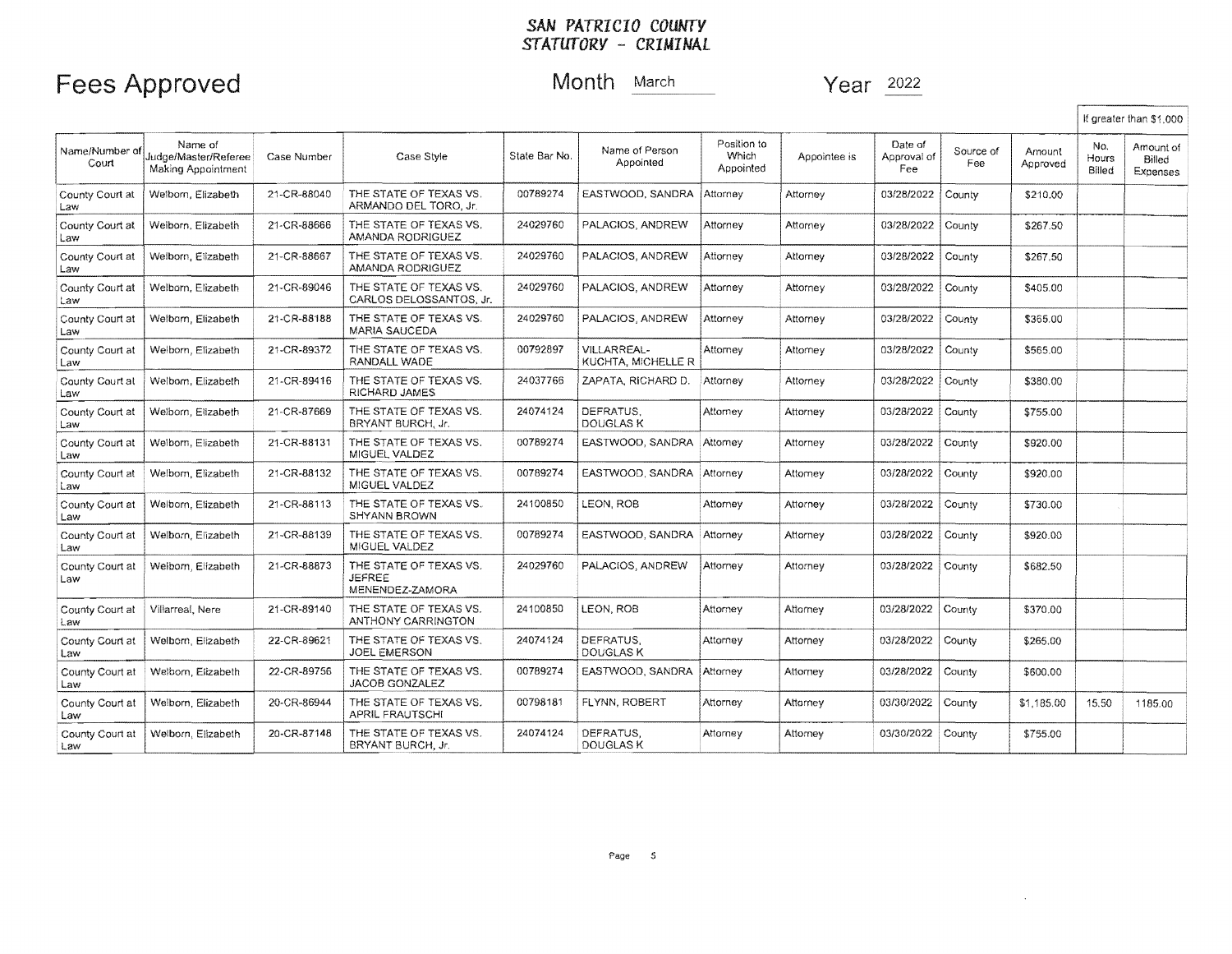# SAN *PATRICIO COUNTY - CRIMINAL*

| Name/Number of<br>Court | Name of<br>Judge/Master/Referee<br>Making Appointment | Case Number | Case Style                                        | State Bar No. | Name of Person<br>Appointed   | Position to Which<br>Appointed | Appointee is | Date of<br>Appointment |
|-------------------------|-------------------------------------------------------|-------------|---------------------------------------------------|---------------|-------------------------------|--------------------------------|--------------|------------------------|
| County Court at<br>Law  | Welborn, Elizabeth                                    | 21-CR-88229 | THE STATE OF TEXAS VS. SEVANNAH<br><b>YOUNG</b>   | 00798181      | FLYNN, ROBERT                 | Attorney                       | Attorney     | 03/01/2022             |
| County Court at<br>Law  | Welborn, Elizabeth                                    | 21-CR-88230 | THE STATE OF TEXAS VS. SEVANNAH<br>YOUNG          | 00798181      | FLYNN, ROBERT                 | Attorney                       | Attorney     | 03/01/2022             |
| County Court at<br>Law  | Welbom, Elizabeth                                     | 21-CR-88040 | THE STATE OF TEXAS VS. ARMANDO<br>DEL TORO. Jr.   | 20344300      | <b>TURPEN, STANLEY</b><br>A   | Attorney                       | Attorney     | 03/02/2022             |
| County Court at<br>Law  | Welborn, Elizabeth                                    | 21-CR-89431 | THE STATE OF TEXAS VS. ROBERT<br>JACKSON          | 24029760      | PALACIOS.<br><b>ANDREW</b>    | Attorney                       | Attorney     | 03/07/2022             |
| County Court at<br>Law  | Welborn, Elizabeth                                    | 22-CR-89626 | THE STATE OF TEXAS VS. JEANIE<br>WHATLEY          | 00794698      | STOLLEY, MARK W.              | Attorney                       | Attorney     | 03/07/2022             |
| County Court at<br>Law  | Welborn, Elizabeth                                    | 22-CR-89627 | THE STATE OF TEXAS VS. JEANIE<br><b>WHATLEY</b>   | 00794698      | STOLLEY, MARK W.              | Attorney                       | Attomey      | 03/07/2022             |
| County Court at<br>Law  | Welborn, Elizabeth                                    | 18-CR-83338 | THE STATE OF TEXAS VS. GARY<br>ALVARADO           | 20344300      | <b>TURPEN, STANLEY</b><br>A   | Attorney                       | Attorney     | 03/07/2022             |
| County Court at<br>Law  | Welborn, Elizabeth                                    | 22-CR-89540 | THE STATE OF TEXAS VS, WILLIAM<br>EVANS           | 12221475      | LERMA, RUBEN R.,<br>Jr.       | Attorney                       | Attorney     | 03/07/2022             |
| County Court at<br>Law  | Welborn, Elizabeth                                    | 21-CR-88533 | THE STATE OF TEXAS VS. BRIAN<br>LANE              | 00798181      | FLYNN, ROBERT                 | Attorney                       | Attorney     | 03/07/2022             |
| County Court at<br>Law  | Welborn, Elizabeth                                    | 21-CR-89033 | THE STATE OF TEXAS VS. RANDY<br><b>MONTOYA</b>    | 00794698      | STOLLEY, MARK W.              | Attorney                       | Attorney     | 03/07/2022             |
| County Court at<br>Law  | Welborn, Elizabeth                                    | 21-CR-89327 | THE STATE OF TEXAS VS. GARY<br><b>ALVARADO</b>    | 20344300      | TURPEN, STANLEY               | Attorney                       | Attorney     | 03/07/2022             |
| County Court at<br>Law  | Welborn, Elizabeth                                    | 22-CR-89684 | THE STATE OF TEXAS VS. ROLAND<br>CANDELARIO       | 24000681      | MADRIGAL.<br><b>MELISSAK</b>  | Attorney                       | Attorney     | 03/07/2022             |
| County Court at<br>Law  | Welborn, Elizabeth                                    | 22-CR-89602 | THE STATE OF TEXAS VS, CONNER<br>CARR             | 24037766      | ZAPATA, RICHARD<br>D.         | Attorney                       | Attorney     | 03/07/2022             |
| County Court at<br>Law  | Welborn, Elizabeth                                    | 22-CR-89552 | THE STATE OF TEXAS VS. ARISTEO<br><b>GONZALES</b> | 24074124      | DEFRATUS.<br><b>DOUGLAS K</b> | Attornev                       | Attorney     | 03/07/2022             |
| County Court at<br>Law  | Welborn, Elizabeth                                    | 22-CR-89553 | THE STATE OF TEXAS VS. ARISTEO<br><b>GONZALES</b> | 24074124      | DEFRATUS,<br>DOUGLAS K        | Attorney                       | Attorney     | 03/07/2022             |
| County Court at<br>Law  | Welborn, Elizabeth                                    | 22-CR-89475 | THE STATE OF TEXAS VS. DEWAYNE<br><b>GREEN</b>    | 00789274      | EASTWOOD.<br>SANDRA           | Attorney                       | Attorney     | 03/07/2022             |
| County Court at<br>Law  | Welborn, Elizabeth                                    | 22-CR-89545 | THE STATE OF TEXAS VS. SILVIA<br><b>RETA</b>      | 24100850      | LEON, ROB                     | Attorney                       | Attorney     | 03/07/2022             |
| County Court at<br>Law  | Welborn, Elizabeth                                    | 21-CR-89403 | THE STATE OF TEXAS VS. ZACHARY<br>HALL            | 24100850      | LEON, ROB                     | Attorney                       | Attorney     | 03/07/2022             |
| County Court at<br>Law  | Welborn, Elizabeth                                    | 21-CR-89404 | THE STATE OF TEXAS VS. ZACHARY<br><b>HALL</b>     | 24100850      | LEON, ROB                     | Attorney                       | Attorney     | 03/07/2022             |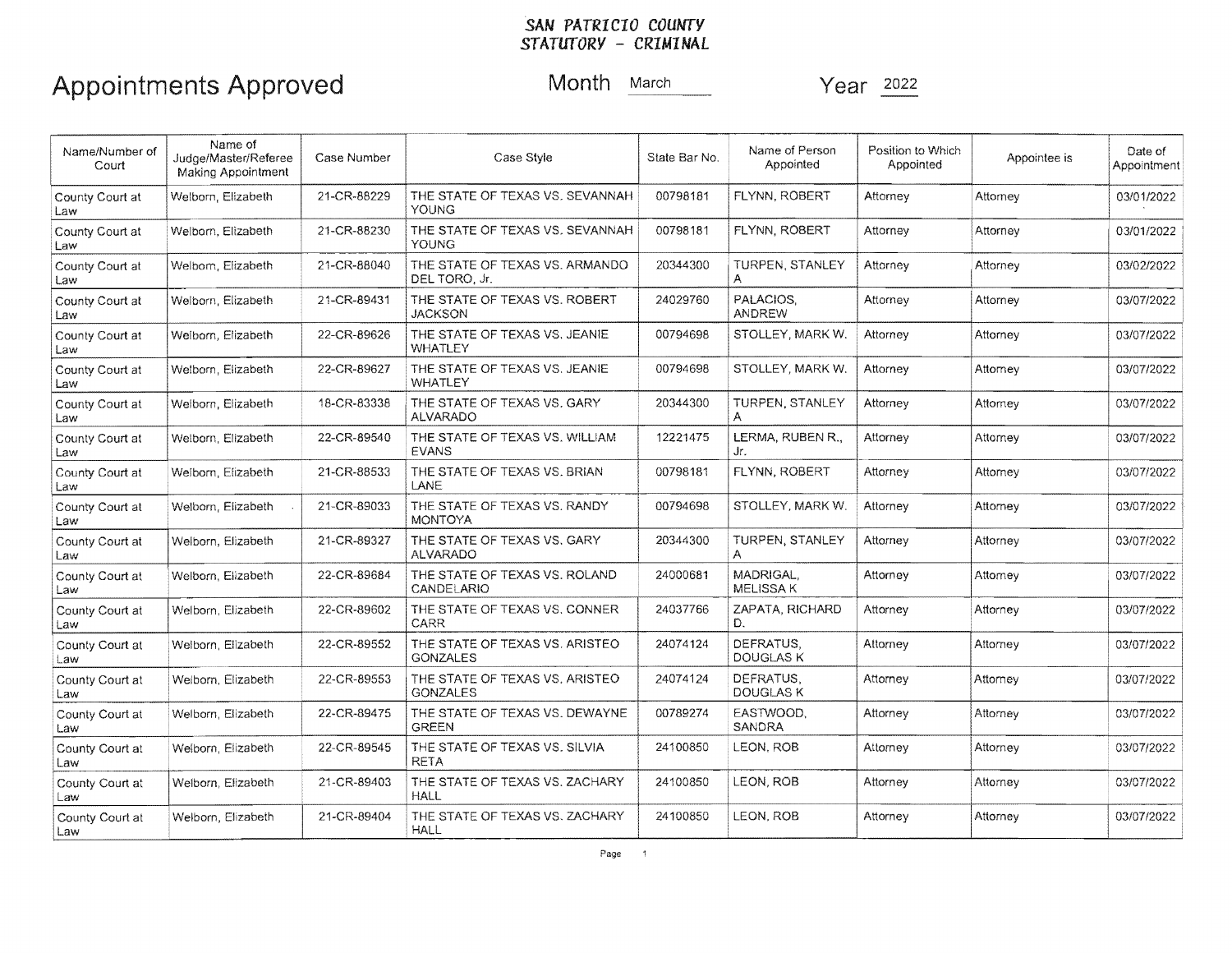### *STATUTORY CRIMINAL*  **SAN PATRICIO COUNTY**

| Name/Number of<br>Court | Name of<br>Judge/Master/Referee<br>Making Appointment | Case Number | Case Style                                         | State Bar No. | Name of Person<br>Appointed   | Position to Which<br>Appointed | Appointee is | Date of<br>Appointment |
|-------------------------|-------------------------------------------------------|-------------|----------------------------------------------------|---------------|-------------------------------|--------------------------------|--------------|------------------------|
| County Court at<br>Law  | Welborn, Elizabeth                                    | 20-CR-87084 | THE STATE OF TEXAS VS. PRISCILLA<br>GARZA          | 24074124      | DEFRATUS.<br><b>DOUGLAS K</b> | Attorney                       | Attorney     | 03/09/2022             |
| County Court at<br>Law  | Weiborn, Elizabeth                                    | 21-CR-88765 | THE STATE OF TEXAS VS. RANDY<br><b>GRANADOS</b>    | 00798181      | FLYNN, ROBERT                 | Attorney                       | Attorney     | 03/09/2022             |
| County Court at<br>Law  | Welborn, Elizabeth                                    | 21-CR-88766 | THE STATE OF TEXAS VS. RANDY<br><b>GRANADOS</b>    | 00798181      | FLYNN, ROBERT                 | Attorney                       | Attorney     | 03/09/2022             |
| County Court at<br>Law  | Welborn, Elizabeth                                    | 21-CR-88767 | THE STATE OF TEXAS VS. RANDY<br><b>GRANADOS</b>    | 00798181      | FLYNN, ROBERT                 | Attorney                       | Attorney     | 03/09/2022             |
| County Court at<br>Law  | Welborn, Elizabeth                                    | 22-CR-89718 | THE STATE OF TEXAS VS. ERIC RUIZ                   | 24074124      | DEFRATUS.<br>DOUGLAS K        | Attorney                       | Attorney     | 03/09/2022             |
| County Court at<br>Law  | Welborn, Elizabeth                                    | 21-CR-88465 | THE STATE OF TEXAS VS. RAUL<br>CAVAZOS, IV         | 12221475      | LERMA, RUBEN R.,<br>Jr.       | Attorney                       | Attorney     | 03/14/2022             |
| County Court at<br>Law  | Welborn, Elizabeth                                    | 22-CR-89465 | THE STATE OF TEXAS VS. RAUL<br>CAVAZOS, IV         | 12221475      | LERMA, RUBEN R.,<br>Jr.       | Attorney                       | Attorney     | 03/14/2022             |
| County Court at<br>Law  | Welborn, Elizabeth                                    | 22-CR-89630 | THE STATE OF TEXAS VS, JUSTINE<br><b>RODRIGUEZ</b> | 24037766      | ZAPATA, RICHARD<br>D.         | Attorney                       | Attorney     | 03/14/2022             |
| County Court at<br>Law  | Welborn, Elizabeth                                    | 22-CR-89661 | THE STATE OF TEXAS VS. ARIANE<br>WEST              | 00794698      | STOLLEY, MARK W.              | Attorney                       | Attorney     | 03/14/2022             |
| County Court at<br>Law  | Welborn, Elizabeth                                    | 22-CR-89525 | THE STATE OF TEXAS VS. PAULINE<br>CONSTANTE        | 12221475      | LERMA, RUBEN R.,<br>Jr.       | Attorney                       | Attorney     | 03/14/2022             |
| County Court at<br>Law  | Welborn, Elizabeth                                    | 22-CR-89526 | THE STATE OF TEXAS VS. PAULINE<br>CONSTANTE        | 12221475      | LERMA, RUBEN R.,<br>Jr.       | Attorney                       | Attorney     | 03/14/2022             |
| County Court at<br>Law  | Welborn, Elizabeth                                    | 20-CR-86885 | THE STATE OF TEXAS VS. ALISON<br><b>BULLARD</b>    | 50511851      | GRAHAM, CORETTA               | Attorney                       | Attorney     | 03/14/2022             |
| County Court at<br>Law  | Welborn, Elizabeth                                    | 22-CR-89629 | THE STATE OF TEXAS VS. ADAM<br><b>MARTINEZ</b>     | 00794698      | STOLLEY, MARK W.              | Attorney                       | Attorney     | 03/14/2022             |
| County Court at<br>Law  | Welborn, Elizabeth                                    | 20-CR-86886 | THE STATE OF TEXAS VS. ALISON<br><b>BULLARD</b>    | 50511851      | GRAHAM, CORETTA               | Attorney                       | Attorney     | 03/15/2022             |
| County Court at<br>Law  | Welborn, Elizabeth                                    | 21-CR-88717 | THE STATE OF TEXAS VS, KENDRA<br>ARREDONDO         | 24029760      | PALACIOS,<br><b>ANDREW</b>    | Attorney                       | Attorney     | 03/15/2022             |
| County Court at<br>Law  | Welborn, Elizabeth                                    | 21-CR-89085 | THE STATE OF TEXAS VS, DERIN<br>MENDEZ             | 50511851      | <b>GRAHAM, CORETTA</b>        | Attorney                       | Attorney     | 03/16/2022             |
| County Court at<br>Law  | Welborn, Elizabeth                                    | 22-CR-89592 | THE STATE OF TEXAS VS, DERIN<br>MENDEZ             | 50511851      | GRAHAM, CORETTA               | Attorney                       | Attorney     | 03/16/2022             |
| County Court at<br>Law  | Welborn, Elizabeth                                    | 22-CR-89746 | THE STATE OF TEXAS VS. RYAN RUIZ                   | 00789274      | EASTWOOD.<br><b>SANDRA</b>    | Attorney                       | Attomey      | 03/16/2022             |
| County Court at<br>Law  | Welborn, Elizabeth                                    | 22-CR-89756 | THE STATE OF TEXAS VS. JACOB<br><b>GONZALEZ</b>    | 00789274      | EASTWOOD.<br>SANDRA           | Attorney                       | Attorney     | 03/16/2022             |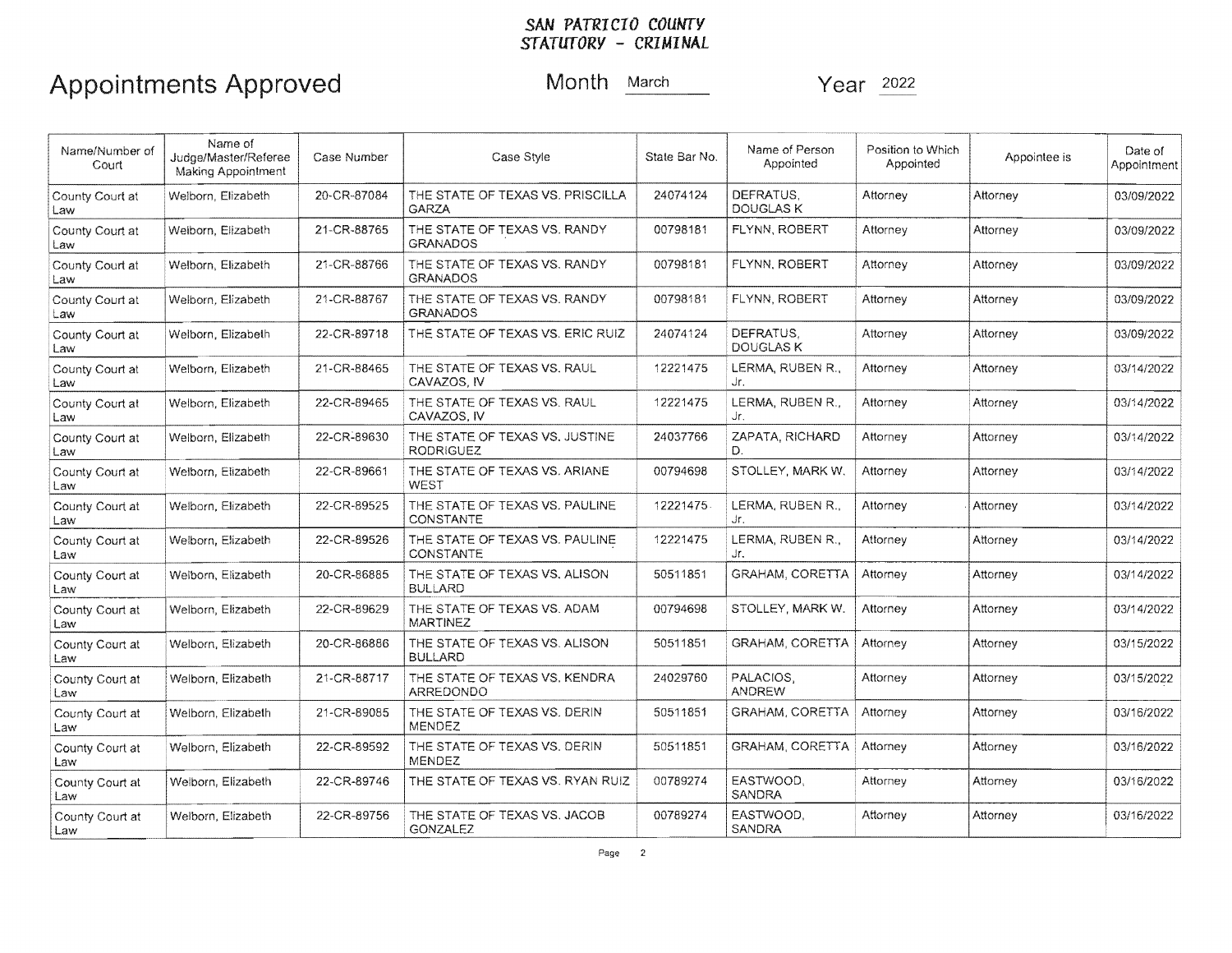| Name/Number of<br>Court | Name of<br>Judge/Master/Referee<br><b>Making Appointment</b> | Case Number | Case Style                                      | State Bar No. | Name of Person<br>Appointed                  | Position to Which<br>Appointed | Appointee is | Date of<br>Appointment |
|-------------------------|--------------------------------------------------------------|-------------|-------------------------------------------------|---------------|----------------------------------------------|--------------------------------|--------------|------------------------|
| County Court at<br>Law  | Welborn, Elizabeth                                           | 20-CR-87495 | THE STATE OF TEXAS VS. JEREMY<br><b>HAWKINS</b> | 00792897      | <b>VILLARREAL-</b><br>KUCHTA, MICHELLE<br>R  | Attorney                       | Attorney     | 03/17/2022             |
| County Court at<br>Law  | Welborn, Elizabeth                                           | 20-CR-87496 | THE STATE OF TEXAS VS. JEREMY<br><b>HAWKINS</b> | 00792897      | <b>VILLARREAL-</b><br>KUCHTA, MICHELLE<br>R. | Attorney                       | Attorney     | 03/17/2022             |
| County Court at<br>Law  | Welborn, Elizabeth                                           | 22-CR-89524 | THE STATE OF TEXAS VS. FIDELA<br>CONSTANTE      | 00789274      | EASTWOOD,<br>SANDRA                          | Attorney                       | Attorney     | 03/18/2022             |
| County Court at<br>Law  | Welborn, Elizabeth                                           | 22-CR-89667 | THE STATE OF TEXAS VS. ELIZABETH<br>MARCELINO   | 20344300      | TURPEN, STANLEY<br>A                         | Attorney                       | Attorney     | 03/21/2022             |
| County Court at<br>Law  | Welborn, Elizabeth                                           | 22-CR-89681 | THE STATE OF TEXAS VS. ERICA<br>COFIELD         | 50511851      | GRAHAM, CORETTA                              | Attorney                       | Attorney     | 03/21/2022             |
| County Court at<br>Law  | Welborn, Elizabeth                                           | 22-CR-89758 | THE STATE OF TEXAS VS. ELIJAH<br><b>BELL</b>    | 00798181      | FLYNN, ROBERT                                | Attorney                       | Attorney     | 03/21/2022             |
| County Court at<br>Law  | Welborn, Elizabeth                                           | 22-CR-89611 | THE STATE OF TEXAS VS. MARINA<br><b>BARRERA</b> | 00794698      | STOLLEY, MARK W.                             | Attorney                       | Attorney     | 03/21/2022             |
| County Court at<br>Law  | Welborn, Elizabeth                                           | 22-CR-89665 | THE STATE OF TEXAS VS. TARA<br><b>CLARK</b>     | 24100850      | LEON, ROB                                    | Attorney                       | Attorney     | 03/21/2022             |
| County Court at<br>Law  | Welborn, Elizabeth                                           | 22-CR-89666 | THE STATE OF TEXAS VS. GEORGINA<br>CARDENAS     | 24029760      | PALACIOS.<br><b>ANDREW</b>                   | Attorney                       | Attorney     | 03/21/2022             |
| County Court at<br>Law  | Welborn, Elizabeth                                           | 22-CR-89702 | THE STATE OF TEXAS VS. JESUS<br>LOPEZ           | 00792897      | <b>VILLARREAL-</b><br>KUCHTA, MICHELLE<br>R  | Attorney                       | Attorney     | 03/21/2022             |
| County Court at<br>Law  | Welborn, Elizabeth                                           | 22-CR-89682 | THE STATE OF TEXAS VS. LISA<br>PADILLA          | 12221475      | LERMA, RUBEN R.<br>Jr.                       | Attorney                       | Attorney     | 03/21/2022             |
| County Court at<br>Law  | Welborn, Elizabeth                                           | 22-CR-89704 | THE STATE OF TEXAS VS. JUAN<br>PEREZ            | 24037766      | ZAPATA, RICHARD<br>D.                        | Attorney                       | Attorney     | 03/21/2022             |
| County Court at<br>Law  | Welborn, Elizabeth                                           | 21-CR-88304 | THE STATE OF TEXAS VS. JOEL<br><b>ENCINIA</b>   | 24074124      | DEFRATUS.<br>DOUGLAS K                       | Attorney                       | Attorney     | 03/21/2022             |
| County Court at<br>Law  | Welborn, Elizabeth                                           | 21-CR-89233 | THE STATE OF TEXAS VS. JACOB<br><b>GONZALES</b> | 12221475      | LERMA, RUBEN R.<br>Jr.                       | Attorney                       | Attorney     | 03/22/2022             |
| County Court at<br>Law  | Welborn, Elizabeth                                           | 21-CR-88001 | THE STATE OF TEXAS VS. LANITA<br>GRAY           | 00798181      | FLYNN, ROBERT                                | Attorney                       | Attorney     | 03/22/2022             |
| County Court at<br>Law  | Welborn, Elizabeth                                           | 21-CR-87827 | THE STATE OF TEXAS VS. JOANN<br><b>SERNA</b>    | 24000681      | MADRIGAL.<br>MELISSA K                       | Attorney                       | Attorney     | 03/22/2022             |
| County Court at<br>Law  | Welborn, Elizabeth                                           | 21-CR-89059 | THE STATE OF TEXAS VS. JAMES<br>LASITER         | 00794698      | STOLLEY, MARK W.                             | Attorney                       | Attorney     | 03/22/2022             |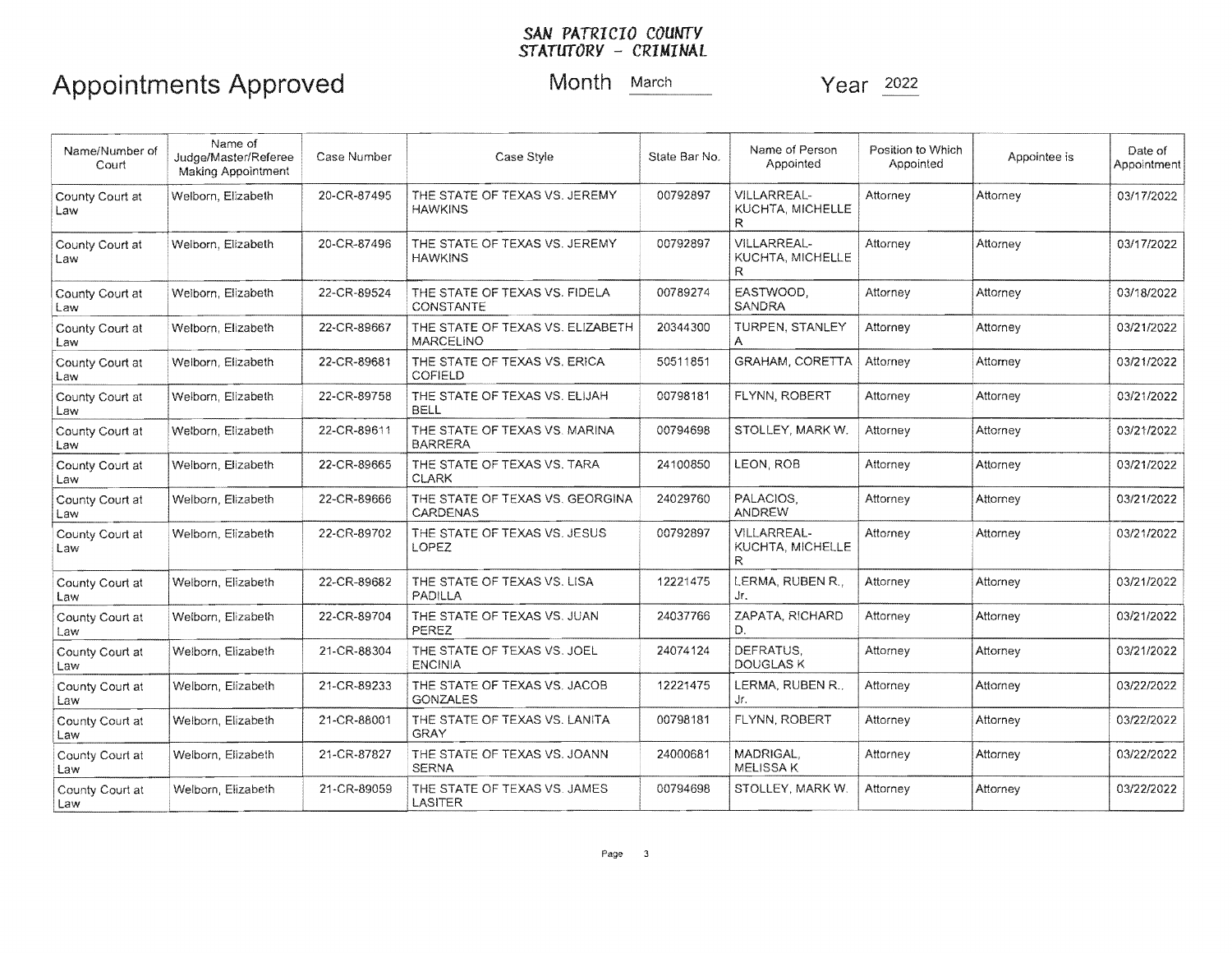| Name/Number of<br>Court | Name of<br>Judge/Master/Referee<br>Making Appointment | Case Number | Case Style                                         | State Bar No. | Name of Person<br>Appointed                         | Position to Which<br>Appointed | Appointee is | Date of<br>Appointment |
|-------------------------|-------------------------------------------------------|-------------|----------------------------------------------------|---------------|-----------------------------------------------------|--------------------------------|--------------|------------------------|
| County Court at<br>Law  | Welborn, Elizabeth                                    | 21-CR-89175 | THE STATE OF TEXAS VS. ORLANDO<br><b>GUTIERREZ</b> | 00789274      | EASTWOOD.<br>SANDRA                                 | Attorney                       | Attorney     | 03/23/2022             |
| County Court at<br>Law  | Welborn, Elizabeth                                    | 20-CR-86684 | THE STATE OF TEXAS VS. ERASMO<br>ORTIZ, II         | 50511851      | <b>GRAHAM, CORETTA</b>                              | Attorney                       | Attorney     | 03/24/2022             |
| County Court at<br>Law  | Welborn, Elizabeth                                    | 20-CR-86685 | THE STATE OF TEXAS VS. ERASMO<br>ORTIZ, II         | 50511851      | GRAHAM, CORETTA                                     | Attorney                       | Attorney     | 03/24/2022             |
| County Court at<br>Law  | Welborn, Elizabeth                                    | 20-CR-87608 | THE STATE OF TEXAS VS. CHELSEA<br><b>VICKERS</b>   | 24029760      | PALACIOS.<br><b>ANDREW</b>                          | Attorney                       | Attorney     | 03/24/2022             |
| County Court at<br>Law  | Welborn, Elizabeth                                    | 22-CR-89539 | THE STATE OF TEXAS VS. SALVADOR<br>MARTINEZ, Jr.   | 00792897      | <b>VILLARREAL-</b><br><b>KUCHTA, MICHELLE</b><br>R. | Attorney                       | Attorney     | 03/28/2022             |
| County Court at<br>Law  | Welborn, Elizabeth                                    | 21-CR-89100 | THE STATE OF TEXAS VS. LEONZO<br>DELEON            | 12221475      | LERMA, RUBEN R.,<br>Jr.                             | Attorney                       | Attorney     | 03/28/2022             |
| County Court at<br>Law  | Welborn, Elizabeth                                    | 22-CR-89707 | THE STATE OF TEXAS VS. REINALDO<br><b>FRANCO</b>   | 00798181      | FLYNN, ROBERT                                       | Attorney                       | Attorney     | 03/28/2022             |
| County Court at<br>Law  | Welborn, Elizabeth                                    | 22-CR-89708 | THE STATE OF TEXAS VS. REINALDO<br><b>FRANCO</b>   | 00798181      | FLYNN, ROBERT                                       | Attorney                       | Attorney     | 03/28/2022             |
| County Court at<br>Law  | Welborn, Elizabeth                                    | 22-CR-89725 | THE STATE OF TEXAS VS. JAZLYNN<br>MARIE SALDIVAR   | 50511851      | GRAHAM, CORETTA                                     | Attorney                       | Attorney     | 03/28/2022             |
| County Court at<br>Law  | Welborn, Elizabeth                                    | 22-CR-89618 | THE STATE OF TEXAS VS. FRANKEE<br><b>RODRIGUEZ</b> | 00798181      | FLYNN ROBERT                                        | Attorney                       | Attorney     | 03/28/2022             |
| County Court at<br>Law  | Welborn, Elizabeth                                    | 22-CR-89714 | THE STATE OF TEXAS VS. FRANKEE<br><b>RODRIGUEZ</b> | 00798181      | FLYNN, ROBERT                                       | Attorney                       | Attornev     | 03/28/2022             |
| County Court at<br>Law  | Welborn, Elizabeth                                    | 21-CR-88560 | THE STATE OF TEXAS VS. JESSICA<br>HERNANDEZ        | 24100850      | LEON, ROB                                           | Attorney                       | Attorney     | 03/28/2022             |
| County Court at<br>Law  | Welborn, Elizabeth                                    | 22-CR-89616 | THE STATE OF TEXAS VS. TIFFANY<br><b>GOODE</b>     | 24068232      | DOWNING, KELSEY                                     | Attorney                       | Attorney     | 03/28/2022             |
| County Court at<br>Law  | Welborn, Elizabeth                                    | 20-CR-86686 | THE STATE OF TEXAS VS, ERASMO<br>ORTIZ. II         | 50511851      | <b>GRAHAM, CORETTA</b>                              | Attorney                       | Attorney     | 03/29/2022             |
| County Court at<br>Law  | Welborn, Elizabeth                                    | 21-CR-89186 | THE STATE OF TEXAS VS. JEZEBELLE<br>ARELLANO       | 00794698      | STOLLEY, MARK W.                                    | Attorney                       | Attorney     | 03/30/2022             |
| County Court at<br>Law  | Welborn, Elizabeth                                    | 22-CR-89527 | THE STATE OF TEXAS VS. ADAM<br><b>DUBOSE</b>       | 24074124      | DEFRATUS.<br><b>DOUGLAS K</b>                       | Attorney                       | Attorney     | 03/30/2022             |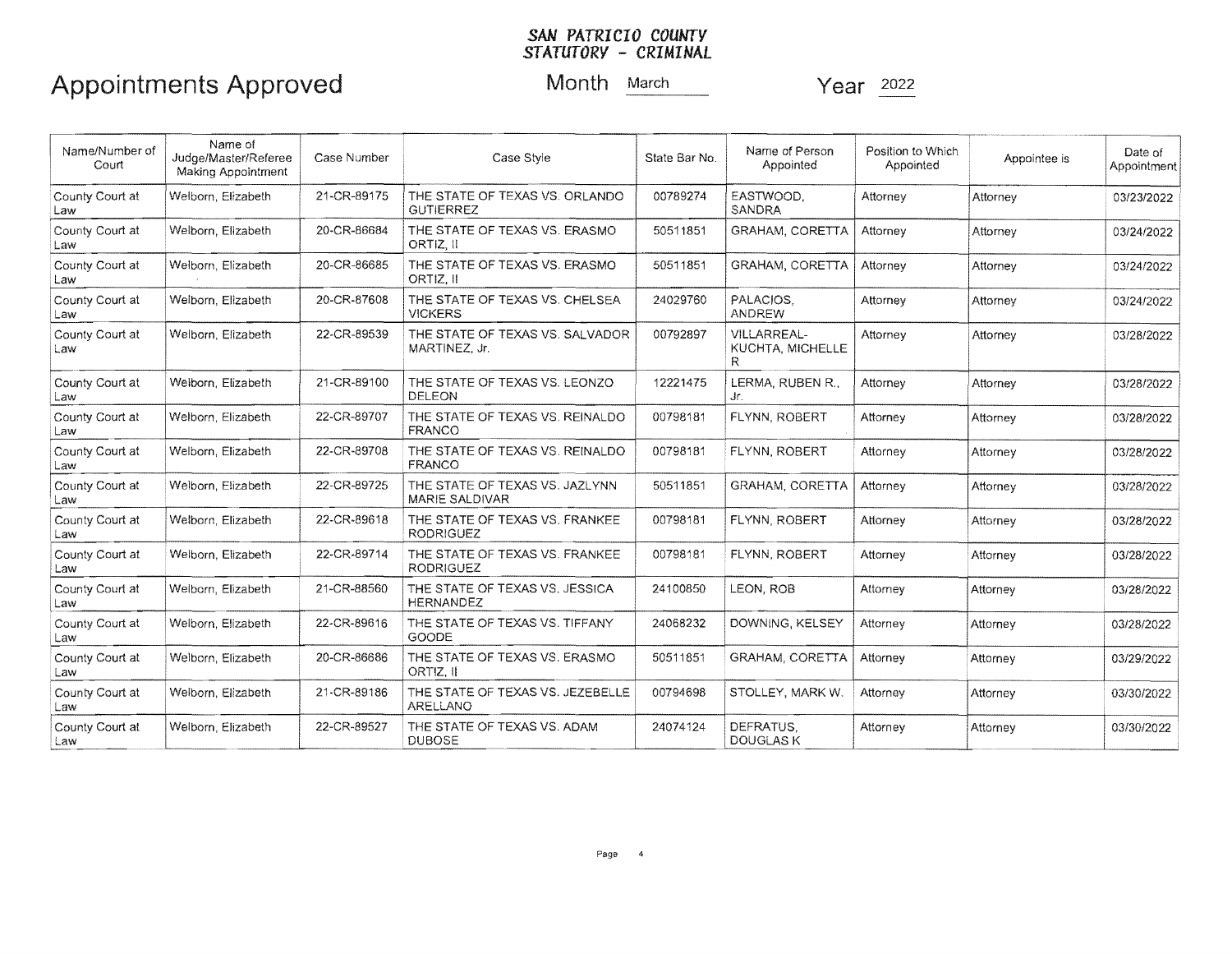$\mathcal{L}^{\text{max}}_{\text{max}}$  and  $\mathcal{L}^{\text{max}}_{\text{max}}$ 

If greater than \$1,000

| Fees Approved |  |  | Month | March | Year | 2022            |
|---------------|--|--|-------|-------|------|-----------------|
|               |  |  |       |       |      | <b>Box 1995</b> |

| Name/Number of<br>Court | Name of<br>Judge/Master/Referee<br>Making Appointment | Case Number | Case Style | State Bar No. | Name of Person<br>Appointed | Position to<br>Which<br>Appointed | Appointee is | Date of<br>Approval of<br>ee | Source of<br>Fee | Amount<br>Approved | No.<br>Hours<br>Billec | Amount of<br>Billed<br>Expenses |
|-------------------------|-------------------------------------------------------|-------------|------------|---------------|-----------------------------|-----------------------------------|--------------|------------------------------|------------------|--------------------|------------------------|---------------------------------|
|                         |                                                       |             |            |               |                             |                                   |              |                              |                  |                    |                        |                                 |